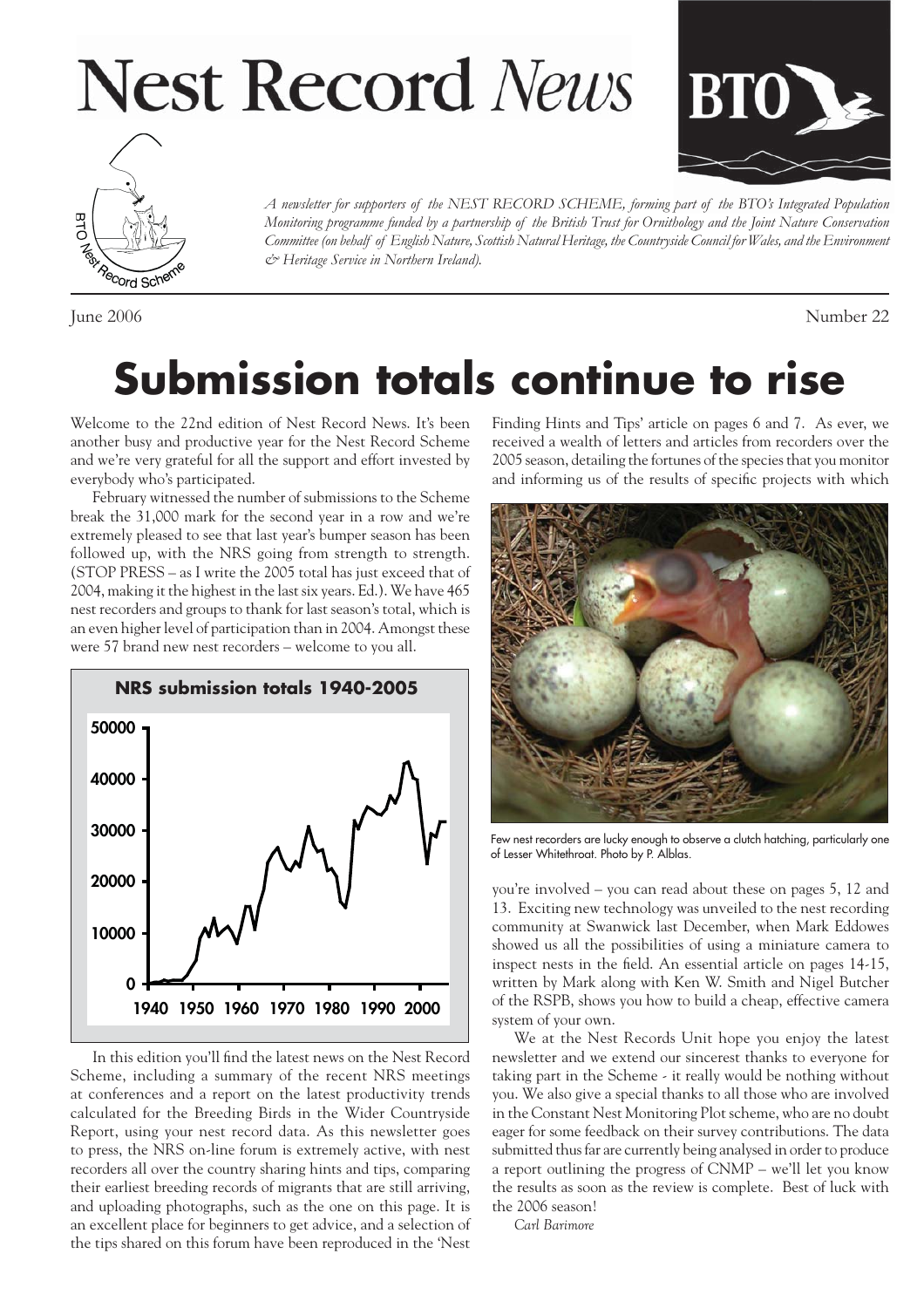## **Latest news from the Nest Records Unit**

### **Conferences in 2005**

In November, the Lothian Ringing Group hosted the BTO Scottish Ringers' Conference at Kingussie. Amongst the slots over this two-day event was the inaugural Scottish Nest Record Scheme meeting. Nest recorders turned up to hear Dave Leech talk about the latest developments, whilst guest speaker Allan Bantick gave a talk on erecting Crested Tit nestboxes. For those who couldn't attend, Allan has written an article on Crested Tit nestboxes on page 12 of this newsletter.

The BTO conference at Swanwick in December hosted the third annual Nest Recorders Meeting at which the turnout was excellent, despite the rather late Saturday evening slot. Two talks were featured at the meeting. Jenny Holden of the World Owl Trust gave a fascinating talk on the fortunes of breeding Barn Owls in Cumbria and the possible reasons for their poor breeding performance. Next, Mark Eddowes showed us all the future of nest recording with an impressive array of cheap miniature cameras designed to record the contents of nests in the field and to mount in nestboxes. In particular, he demonstrated their use for examining nests in cavities and showed the advantages of using a camera over a mirror on a stick. An article on Mark's designs, along with those of nest recorders Ken Smith and Nigel Butcher, is printed on pages 14 and 15. After the talks, Dave Leech, Head of the Nest Record Scheme, gave a summary of the latest Nest Record Scheme developments and highlighted his concerns over the apparent decline in open nest finders contributing to the Scheme. The floor was then opened up and there were plenty of suggestions of ways to move the Scheme forward in the coming years and to recruit new nest finders to the fold.

We are extremely grateful to everyone who attended both meetings, and we look forward to following up the many suggestions and ideas in the coming year.

### **IPMR 2.2 on the way**

The new version of Mark Cubitt's Integrated Population Monitoring Reporter is now in the final stages of testing, and preparations are being made for its release this summer. Over the past six months the software has been tested vigorously by a group of volunteers and Mark Cubitt has been working very hard making the final alterations.

The Nest Records Unit has just finished revising Ian Spence's guide to using IPMR v2.1 to take account of all the new features developed for nest recording in v2.2. The guide has a new section on using IPMR to manage group submissions, and more on using the reporting features.

The forthcoming release of IPMR 2.2 brings a new opportunity for those of you who have been considering making the switch from paper cards to computer records. In 2005, the number of nest records sent in on IPMR passed 50% for the first time and 39% of nest recorders used the software, compared to 36% the previous year. We wish to build on this excellent progress further by urging all nest recorders who still use cards to take advantage of this excellent free software. IPMR provides a fast and efficient means of storing and submitting your records and has many advantages over using cards, such as the ability to produce summaries and reports of your data. IPMR helps us at the Nest Records Unit too. Submitting your records on IPMR means that the data can be loaded immediately, saving an enormous amount of time and resources that can be channelled back into the Scheme.

We are always on hand by telephone and e-mail to provide support for those that need help getting started, and the IPMR provides step-by-step instructions on using the program. If you are interested in using IPMR then please see the Nest Record Scheme web-pages for details of how to get started or email us at nest.records@bto.org.

### **Nest recorders on-line forum**

The Nest Record Scheme's on-line email forum has grown into a sizeable community over the past year, with 155 members posting up to 90 messages per month. It is far and away the best way for us all to keep in touch and find out how fellow recorders are getting on with the season. It is also a great place to ask advice on how to find nests and observe birds. For a taster, be sure to check out the nest finding tips on pages  $6-7$ , a portion of which was taken from on-line posts. If you want to join the forum, send an email to nrsforum-subscribe@yahoogroups.com stating your name and postcode.

### **Contents**

Please send any articles or letters to the Nest Records Officer, address on back page. Thanks to Mandy Andrews for helping to DTP the newsletter, and thanks also to Alex Banks, Bridget Griffin and Martin Fowlie for proof-reading.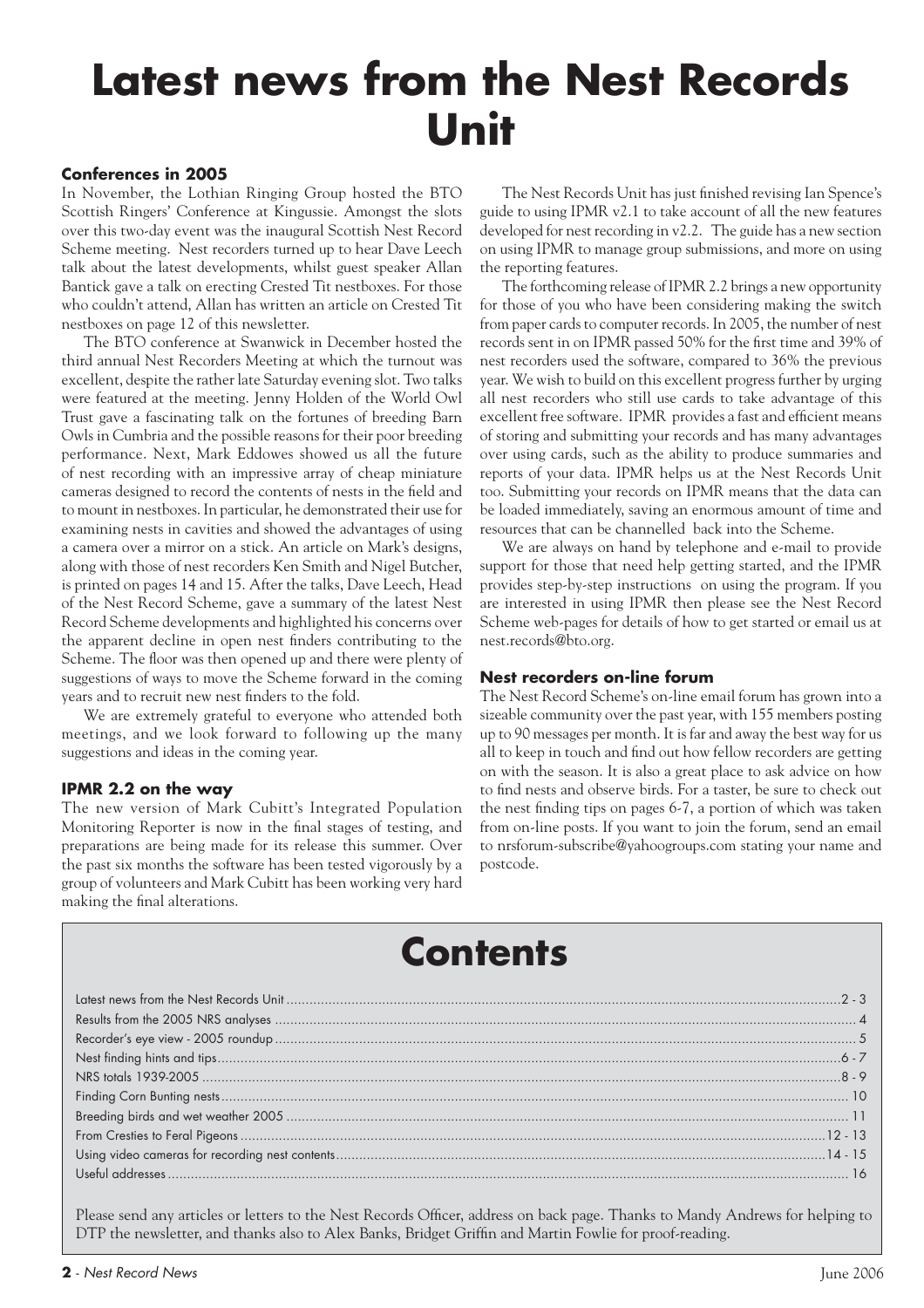### **Top nest recorders in 2005**

National Trust, Farne Islands (NTF) 1867 records **Brook**, Cooke, Chedzoy & Caldwell (BCCC) 1515 Bob Danson (RD) 897 Kevin Briggs (KBR) 524 **Dave Warden (DWA) 492** North West Norfolk Ringing Group (NWNR) 469 Spence, Stratford & Brenchley (IMS) 397 Lancaster & District Birdwatching Society (LDBW) 390 lvan Proctor (IPR) 364 Geoff Myers (GWM) 357 Neil Croton & Mike Tyler (CRTY) 357 Peter Roe (PER) 355 Diane Bowes (DJB) 333 Merseyside Ringing Group (MRG)  $326 \bullet$  Ron Louch & Dave Thompson (L/T)  $325 \bullet$ John Lawton Roberts (JALR) 322 - John Lloyd (JVL) 322 - Kane Brides (KABR) 321 Gordano Valley Ringing Group (GVRG) 315 Neil Winter (NEW) 311 East Dales Ringing Group (EDRG) 309 Peter Robinson (PJR) 305 Bob Stevens (RS) 304 Bob Swann (RLS) 283 Souder Ringing Group (SDRG) 275 David Oliver (DWO) 269 David Francis (DMF) 264 Reginald Lanaway (RJL) 258 Applegarth Wildlife Sanctuary (AWLS) 254 Stanford Ringing Group (STAR) 237 Tees Ringing Group (TERG) 235 Northumbria Ringing Group  $(NRG)$  232  $\blacksquare$  Bristol Naturalists' Society (BNS) 215  $\blacksquare$  Rye Meads Ringing Group (RMRG) 206 Max Meadows (MOM) 203 Nigel Westwood (NJW) 201 Keith Seaton (KJS) 196 Clyde Ringing Group (CRG) 194 Jerry Lewis (JMSL) 191 Alan Old  $(ABO)$  186  $\blacksquare$  David Myers (DAM) 182  $\blacksquare$  Manx Ringing Group (MANX) 177 Neville Powell (NBP) 175 Robert Smith (SMI) 173 Sorby-Breck Ringing Group (SOBG) 171 Frank Mawby (FJM) 169 Ruth Croger (RUCR) 168 Mick Cook & Mike Netherwood (MCMN) 163 Spurn Bird Observatory (SPBO) 159 John Callion (JCA) 158 Derek Holman (DHOL) 157 Peter Johnson (PEJJ)  $157$  WWT Welney (WWTW)  $156$ Ronald Turkington (RHT) 155 Treswell Wood IPM Group (TWIG) 151 Sid Batty (REB) 150 Bob Coyle (ROCO) 149 Julian Driver (JDR) 148 Paul Holness (PRH) 148 Newbury Ringing Group (NERG) 146 Edward Grey Institute (EGI) 145 Garth Lowe (GAL) 144 - John & Chas Holt (J&CH) 140 -Roger Taylor (RCT) 138 Lothian Ringing Group (LORG) 133 ■ Paul Robinson (PARO) 133 ■ Ted Cowley (EXC) 132 ■ Rye Bay Ringing Group (RBRG) 131 Peter Goodlad (PG) 127 -Alan Ball (AGBA) 126 **Dave Hazard (DAVH) 126 a** Isabel, Philip & David Hildred (IPDH) 126 Rob Husbands (ROXH) 126 Mike Rogers (MHR) 123 Euan Cameron (EDC) 121 Ken Arthur (KSA) 120 Reginald Woodard (RGW) 120 Ron Stanbridge (ARG) 119 Birklands Ringing Group (BRG) 117 John Weir (WAFD) 117 Michael Russell (MDR) 117 Patrick Moore (PCHM) 116 South Devon Nestbox Group (SDNG) 116 Alan Draper (AJD) 112 John Wood (JOHW) 106 Pete Wilson (PEWI) 105 Hugh Bradley (HBRA) 104 Alan Burgess (ACB) 102 Harold Dean (HD) 102



With around 70 nest records received per year, the overall total for Goshawk passed the 1000 mark in 2005. Drawing by I. Willis

### **Nest Record milestones passed in 2005**

- 15,000th Greenfinch Brook, Cooke, Chegdzoy, Caldwell
- 8000th Yellowhammer Bristol Naturalists Society
- 4000th Nuthatch Gordon Vaughan

1000th Corn Bunting - RSPB Corn Bunting Project

- 1000th Goshawk Wilf Norman
- 500th Willow Tit Kevin Briggs
- 200th Shoveler WWT Welney
- 100th Honey Buzzard Steve Roberts



Despite the difficulty in examining nest contents, the total number of Nuthatch records has passed the 4000 mark in 2005. Photo by T. Holden

## **Training to ring**

It goes without saying that nest recorders dedicate a huge amount of time and effort to their craft. Spending hours watching exactly where that Skylark is landing, braving nettles and brambles searching for that Blackcap nest, or hauling a ladder all over the countryside to check an infinite number of tit boxes: all this calls for an admirable commitment to the cause (helped by an obsessive personality). It's worth it in the end though, not least for all the valuable data collected for the Nest Records Scheme.

But wouldn't it be even better, after all that effort, to collect as much information as possible from each nest? It can take as little as one season to train to ring pulli and the data generated can be used to investigate the survival and movements of nestlings. In fact, pulli ringing records are the most valuable, because we know the exact age and place of origin of the birds.

Talking of survival, I'm sure the ringer of a brood of ten Blue Tits back in 1996 did not expect them to be around ten years later – nevertheless, in late 2005 he would have received a letter from the Ringing Office informing him that one at least had survived for nearly that long (before being eaten by a cat). On the other hand, we do expect pulli Reed Warblers to travel south for the winter, if all goes well – but it's still good to have confirmation, as in the case of T566619. This bird was ringed in the nest in Cambridgeshire in June 2005, and was caught by a ringer two months later in Alava, Spain.

If this interests you (and how could it not?), please contact either Mark Grantham (mark.grantham@bto.org), or myself (kate. risely@bto.org), in the Ringing Unit and ask about training to ring. Even if you don't wish to ring pulli yourself, we may be able to find a local ringer to accompany you. And finally, if you use IPMR, you can create the ringing records automatically from the nest recording section – saving you time to find even more nests!

*Kate Risely, BTO Ringing Unit*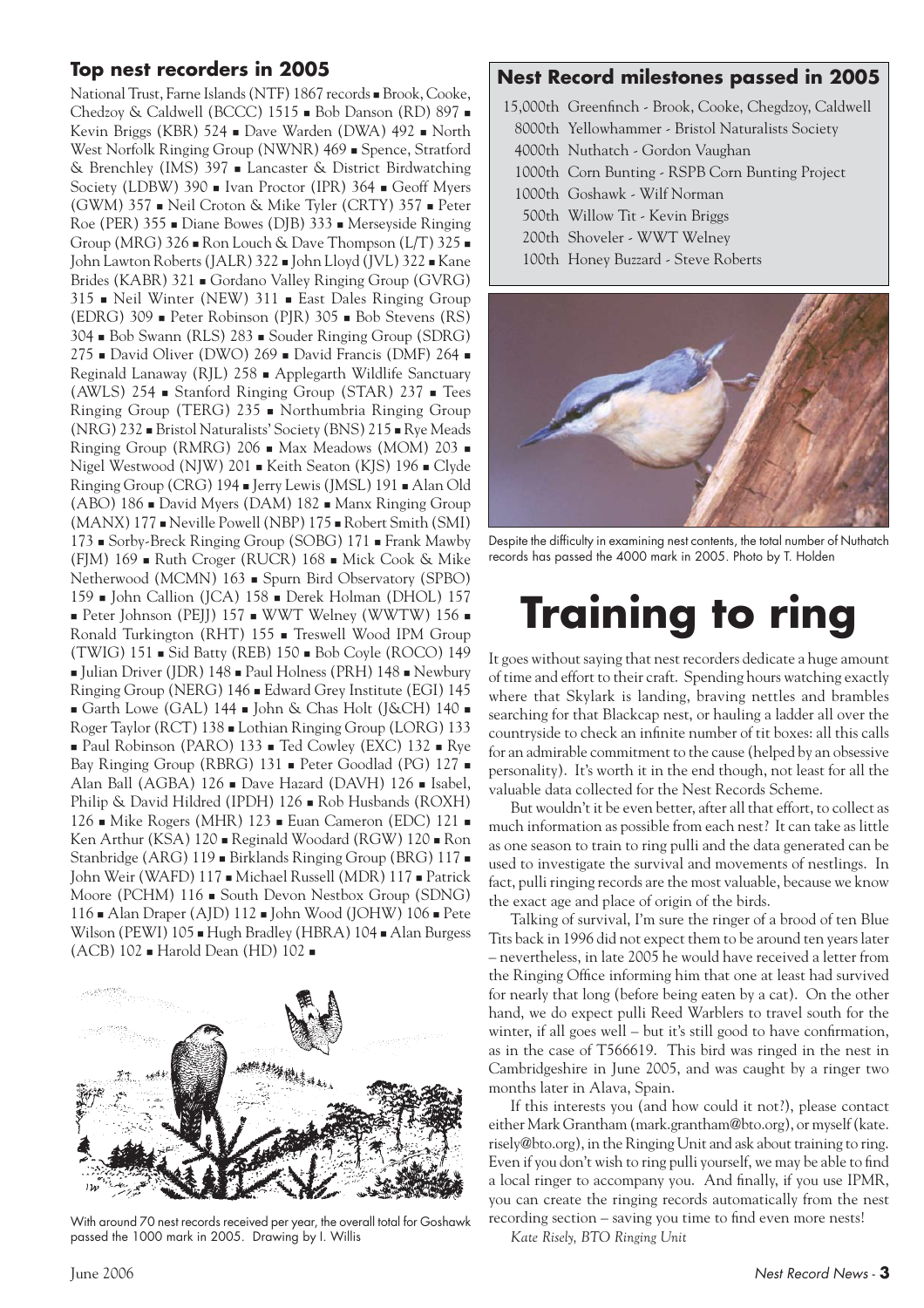## **Latest breeding and submission trends**

*The Head of the Nest Record Scheme, Dr. Dave Leech, takes a look at the productivity trends of four species that have just been added to the NRS Concern List and highlights the decline in Nest Record submissions for common open-nesting passerines.*

### **Breeding trends**

Each year, the records collected by nest recorders are analysed to produce trends in productivity on a species-by-species basis that are published for all to see in the on-line Breeding Birds in the Wider Countryside Report (www.bto.org/birdtrends2005/).

Based on these results, the BTO produces the NRS Concern List, incorporating those species that are currently demonstrating statistically significant declines in both breeding performance and abundance. The list is intended to act as an early-warning system, focussing attention on species that may be in greatest need of conservation action in the future. There are 17 species on the current NRS Concern List, of which four were added following the 2005 analysis:

This decline appears to have been particularly severe over the last 10 years.

For information about the other species on the NRS Concern List, visit the Latest Results section on the NRS web pages (www. bto.org/survey/nest\_records/results.htm).

### **Submission trends**

NRS submissions in both 2004 and 2005 (see page 1) have topped the 31,000 mark. Nevertheless, while the continued recovery of the overall totals is a fantastic and very welcome achievement, the number of records received for open-nesting passerines continues to fall. As reported in previous editions of Nest Record News,

**Skylark -** Common Bird Census (CBC) and Breeding Bird Survey (BBS) data indicate that Skylark numbers in England fell by 59% between 1978 and 2003. Winter-sown c e r e als have i n c r e a s i n g l y replaced stubble fields, which may hamper both feeding during the winter and l a t e - s e a s o n nesting attempts due to the height of the crop. It is therefore



submissions for this group have dropped by approximately 60% since their peak in the 1970s. Indeed, 2005 was the first year in the history of the NRS where this group was not represented in the 'Top Five' species totals (Blue Tit, Great Tit, Swallow, Tree Sparrow and Barn Owl were the five species for which the most records were submitted).

It is true that nearly half of the opennesting passerines monitored by the

worrying that egg stage failure rates have increased significantly over the last 15 years according to NRS data, although both clutch and brood sizes are currently increasing.

**Spotted Flycatcher -** Spotted Flycatcher is one of the UK's most rapidly disappearing species, with CBC/BBS data indicating a decline of 81% over the past 25 years. The fall in numbers has been linked to declining first-year survival rates, possibly due to habitat deterioration. However, productivity in the UK also seems to be falling, with brood sizes declining significantly since the mid-1990s and failure rates at the chick stage increasing slowly but steadily since the mid-1960s.

**Starling -** While it is still thought of as a relatively common garden bird, CBC/BBS trends indicate that the Starling population in England has decreased by 78% over the last 25 years, primarily due to falling survival rates. However, since the mid-1990s brood sizes have also been falling rapidly.

**Mistle Thrush -** Mistle Thrush has declined by 32% in the UK over the last 25 years according to CBC/BBS data. NRS data show a significant decline in brood size of greater than 5%, despite an increase in average clutch size over the same period.

NRS have declined in abundance over this period, so there may simply be fewer nests to monitor. However, the magnitude of the declines in records submissions far exceeds the magnitude of the population declines. The Dunnock population, for example, has declined by between 30% and 40% since the 1970s, whereas record submissions for the species have fallen by 75% over the same period. Also, totals have fallen significantly for a number of species where populations have not changed in size (Pied Wagtail, Dipper) or have even increased (Chaffinch, Greenfinch). Figure 1 shows that even submissions for those species still thought of as common garden birds – Blackbird, Robin, Dunnock and Song Thrush – have fallen very significantly over the last 35 years.

The reasoning behind this article is not to moan at people, as we know that everybody's working hard to support the Scheme. We're appealing to those people who don't send records in because they consider nests of Blackbirds and Robins 'too common' to be of interest. This is not the case and we'd be very pleased to receive more records for any open-nesting species, no matter how abundant.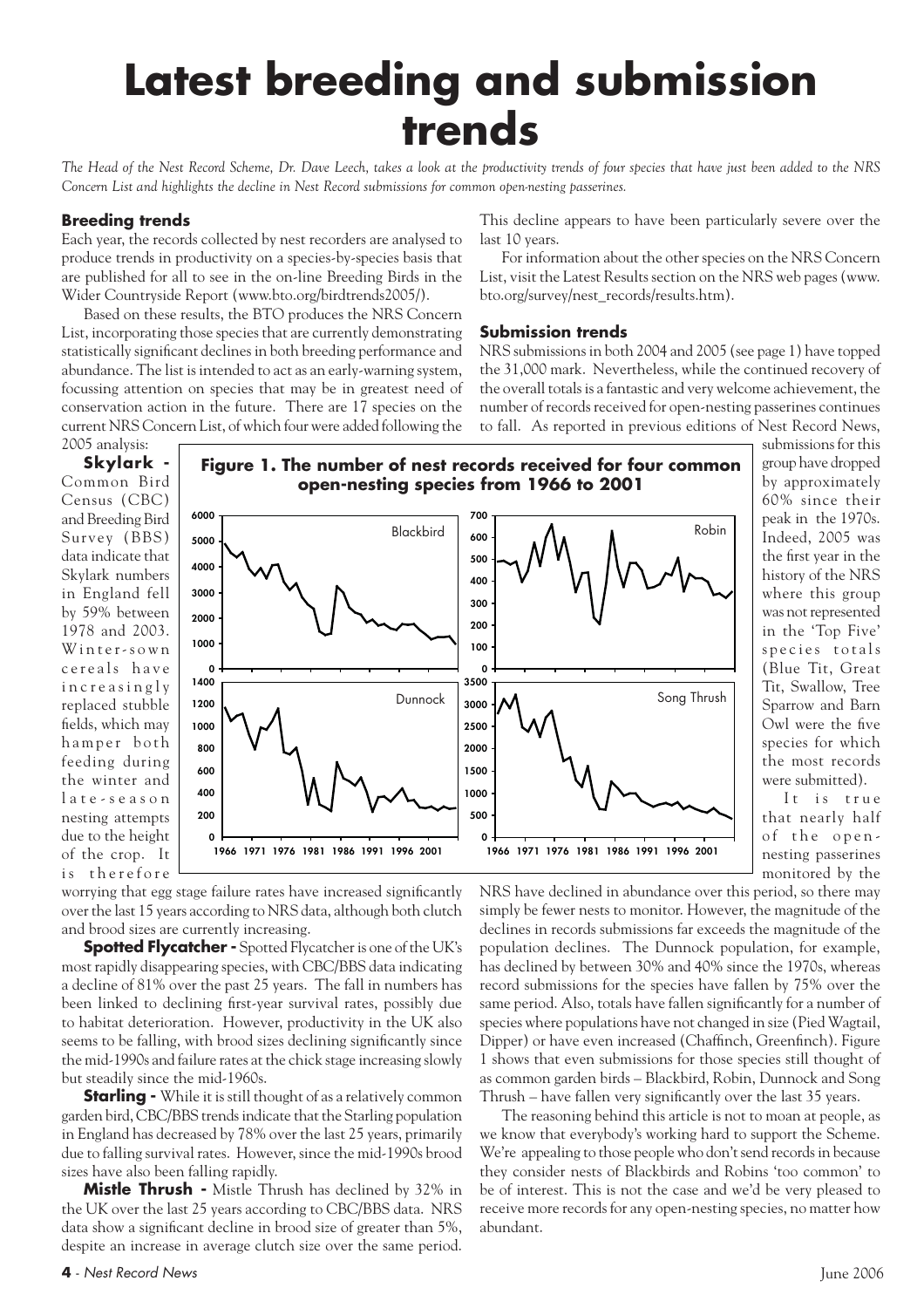## **Recorder's eye view - 2005 roundup**

*Once again we look back at your own experiences of the past season by re-visiting some of the letters we have received here at the Nest Records Unit over the past year. We very much welcome accompanying letters with your submissions as they tell what the season has been like for you, as well as for the birds themselves.*

### **Nestbox species**

Fortunes of nest box species were mixed in 2005. On the positive side, J.W Mitchell (Bromley), Major Counsell (Kent) and the EA Devon Group noted a small increase in nest box occupancy for both Blue and Great Tit and Ivan Proctor reported that the long-running nest box scheme at Nagshead (Gloucestershire) enjoyed the highest occupancy by tits they had ever seen, 23% up on 2004. Ivan attributed this to an abundance of seeds the previous autumn, which the Great Tits had exploited. Similarly, Bryan Nelson (Cambridgeshire) witnessed the largest number of Great Tits go down on eggs since 1999.



Late nesting Pied Flycatchers avoided the spell of inclement weather that killed many titmouse broods. Photo by T. Holden

The EA Devon Group and Major Counsell both saw an increase in clutch size relative to 2004, although those of birds monitored by John Wood (Co. Durham) were smaller than they had been in the previous year. J.W Mitchell also reported that clutch sizes were very large, as good to take advantage, he noted, of the bumper caterpillar crop that was evident later on. It wasn't all good news though - D.W Oliver (Fife), Ivan Proctor (Gloucestershire) and the EA Devon Group noted that Blue and Great Tit were caught out by a spell of bad weather just prior to fledging, which killed some broods. With the exception of the Devon Group and Rye Bay Ringing Group (Sussex), however, the general picture was one of relatively high breeding success. Bryan Nelson's population experienced the third best year for fledging since 1990, J.W Mitchell witnessed a large increase in the number of fledged Blue and Great Tit compared to 2004, and Major Counsell observed that, while fewer Great Tit fledged than in 2004, the opposite was true for Blue Tit.

John Wood found the Pied Flycatcher season to be mixed, as there was a fair degree of predation of both eggs and young. Ivan

Proctor and the EA Devon Group both noted that Pied Flycatcher nested later than on average and consequently came off better than the titmice after the spell of bad weather for the second year in a row, having younger, and therefore less demanding, chicks in the nest. While Ivan Proctor's Pied Flycatcher population also had a productive season in 2005, box occupancy was still lower than at any time since the Nagshead nest box scheme began in 1948.

John Massie of the Grampian Ringing Group predicted a bumper season for Tawny Owl after 2004's poor result and he was delighted to be proved correct. The group found many early nests in the boxes, with 45 containing clutches before the beginning of March out of a total of 50 that were eventually taken up. The average clutch size was 2.9, an improvement on 2004, and of 113 hatched, 84 young survived to the ringing stage.

### **Open nesters**

Those who monitored the fortunes of open-nesting birds reported many failures due to predation. D.W Oliver (Fife) noted that Linnets in particular were being badly predated on his patch. Alan Burgess sent in a fascinating report on the progress of his Constant Nest Monitoring Plot in Cheshire, where he monitors the success of various woodland passerines, including Chaffinch, Goldfinch, Garden Warbler and Song Thrush. He noted a big increase in predation pressure on his site, and reported that even though the number of nesting attempts had more than doubled since 2000, the total number of fledged young produced had only increased by 20%. Some birds can be rather persistent in the face of adversity though – Pam Spokes monitored a Song Thrush that initiated five nesting attempts in 2005, although unfortunately none were successful.

John Callion, who monitors a site in Cumbria, reported another successful year for Stonechat, which he describes as "going from strength to strength." In contrast, the Whinchat population he studies has declined from 20 pairs ten years ago to only seven in 2005, despite the fact that the birds are productive on his site. John Little (Surrey) saw an increase in breeding Tree Pipit numbers in 2005, though Meadow Pipit continued to fare badly, having declined considerably on his patch in recent years. David Warden, who has been monitoring a Reed Warbler population in Avon for many years, noted that low water levels and poor quality reeds led to the lowest number of nesting attempts for a long time. He also found fewer Coot and grebe nests and located most of his Moorhen nests in trees. John Clarke (Gloucestershire), noted that Spotted Flycatchers arrived late in the season and consequently didn't breed until late May. As in previous years, he found the failure rate to be higher than the national average and the average clutch size was also low in 2005. Due to the late start, no pair attempted a third brood.

### **Swallows and cavity nesters**

Harold Chesterman (Cambridgeshire) had twice as many Swallow young fledge from his site in Bluntisham compared to 2004, whilst Max Meadows (Essex) reported yet another reduction in the size of his colony, which has been in decline for the last ten years. Max did note, however that Green Woodpecker, Great Spotted Woodpecker and Jay all fared well on his patch, with many more family parties seen than in 2004.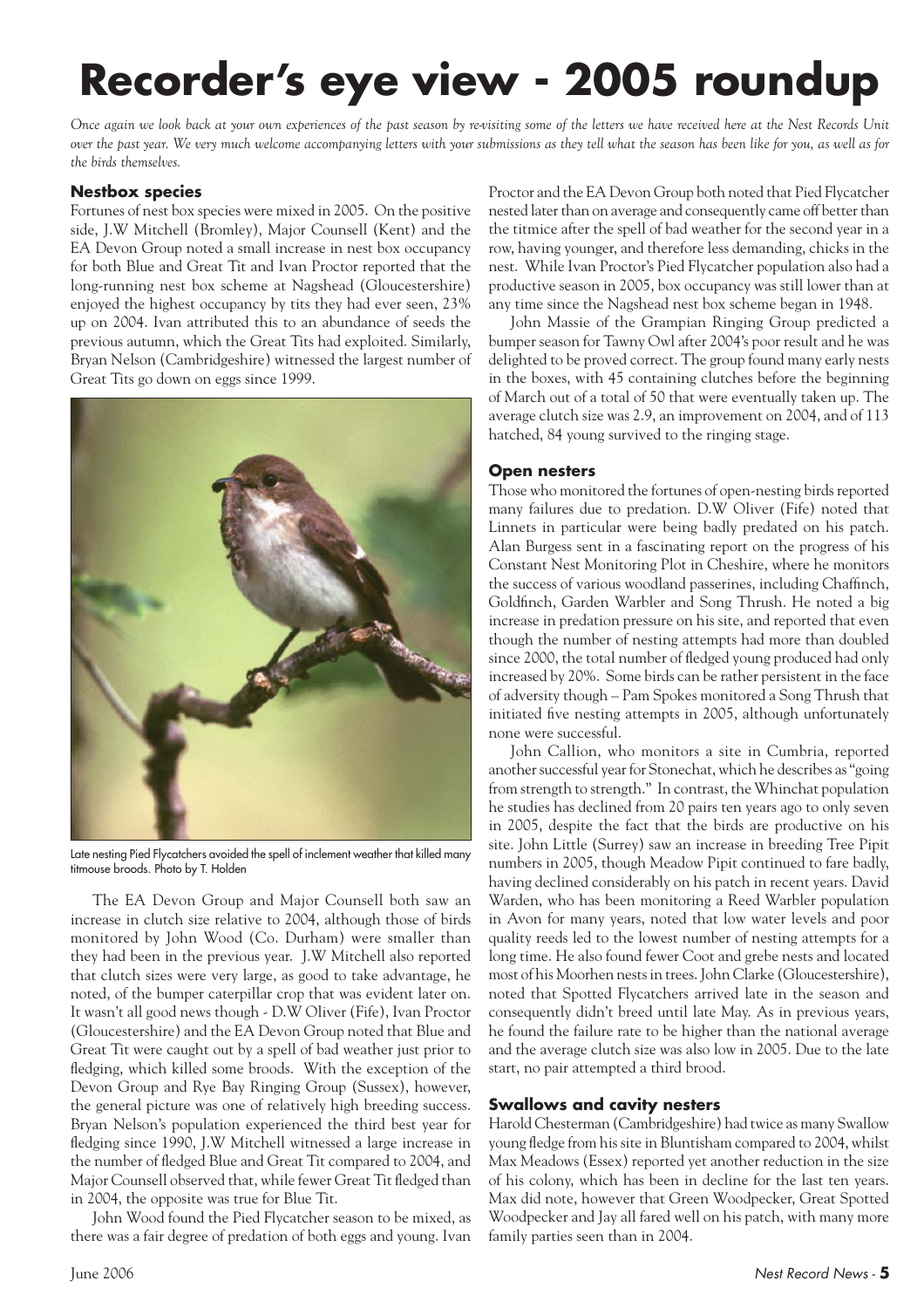## **Nest finding hints and tips**

*Here is a selection of nest finding tips offered by experienced contributors to the Scheme for those who wish to take up the challenge of recording opennesting species.*

### **Chiffchaff**

The easiest way to find Chiffchaff nests is to listen out for the calls given between males and females during nest-building in the second half of April. The females call almost continually whilst building and the males sing close by, regularly calling back. You will need to locate the female's 'hu-eet' call and follow her back to the nest. The female usually starts 'hu-eeting' at the top of the tree and then descends slowly almost to ground by a series of branches before making a final dive, so focus on these sorts of habitat as the most suitable nest sites. If you are too near the nest, the bird will take longer to go back.



Calling females provide the best chance of locating Chiffchaff nests. Photo by G. Olioso

The male sings over a fairly wide area, so he is not a good guide to the nest site in isolation. However, you can try listening out for the male's song and then approaching him and gently tapping through suitable nesting habitat whilst listening for the 'hu-eet' calls of the female. The birds will alarm-call when you are very close to the unfinished nest.

You can search for nests in 'light' bramble cover at the edge of rides and paths and at the edges of woods; you are as likely to hear the off-nest note as see a bird flush. The nest is usually off the ground, and can be seen more easily early on in the season, when the vegetation is less well-grown.

During incubation the female is usually silent and it is only by the chance flushing of a bird that the position of the nest may be revealed. When young are in the nest the female may just refuse to give away her position.

The above advice also applies to Wood Warbler and to a lesser extent Willow Warbler, although females of the latter species are often silent and have no off-nest call. Their nests are harder to spot than Chiffchaff and some marker sticks may be needed.

*Jim Hodson, Stuart Sharp and Richard Castell*

### **Whitethroat**

Whitethroats typically nest in bramble and nettle beds but will nest in any rank vegetation, typically around 30 cm from the ground. Most nests tend to be in the lighter bramble around the edge of the bush where the long grass grows up through it. Whitethroats build quite a substantial nest compared to other *Sylvia* warblers, with a very deep cup.

Male Whitethroats are prolific nest builders. The male will build a nest upon arrival, from where he will then sing and display to the female. The nest is often highly decorated around the rim

The male Whitethroat will give the nest site away by singing nearby. One nest-finding technique is to watch the male singing from a perch; when he performs a display flight and song he often drops down above his cock nest. This may help you get your eye in as practice for finding the real thing. Map singing Whitethroat at the end of April and then tap around their territories in early May. The female will usually flush conspicuously after a light tap. Nests are usually fairly well hidden and need to be marked carefully. Over the incubation and fledging period the vegetation can grow by up to a foot and nests can be difficult to re-find. Flushed females are not as conspicuous later in the season!!

*Jim Hodson and Richard Castell*

### **Blackcap**

Blackcap commonly nest in bramble with nettles growing through. Nests are usually just below the leaf cover and can often be seen from above.

The male Blackcap has a small number of song perches and the most favoured one is close to the nest (which is also the case for Lesser Whitethroat and Garden Warbler). Even before laying, he will tend to alarm when you are in proximity of the nest.

To find the nest, gently tap the area and pause looking for the slightest tremble of the vegetation as the incubating female comes off the nest. Incubating birds can be easily missed when they get off the nest due to the noise made when searching. The female can be very quiet when incubating but with young in the nest she is more vocal, giving her sharp "tack" alarm call. If you can tolerate being stung, it is worth actually getting under the bush/bramble/nettles and looking up through the vegetation as the nest will often stand out quite clearly.

*Jim Hodson and Richard Castell*



Blackcaps often nest in bramble with nettles growing through. Photo by K. Carlson

### **Reed Warbler**

Here is a routine which is quite successful in locating good numbers of nests with minimum disturbance. If the reed-bed is narrow and linear, a single track made through it at the beginning of the season, at or just before the birds' return, will be sufficient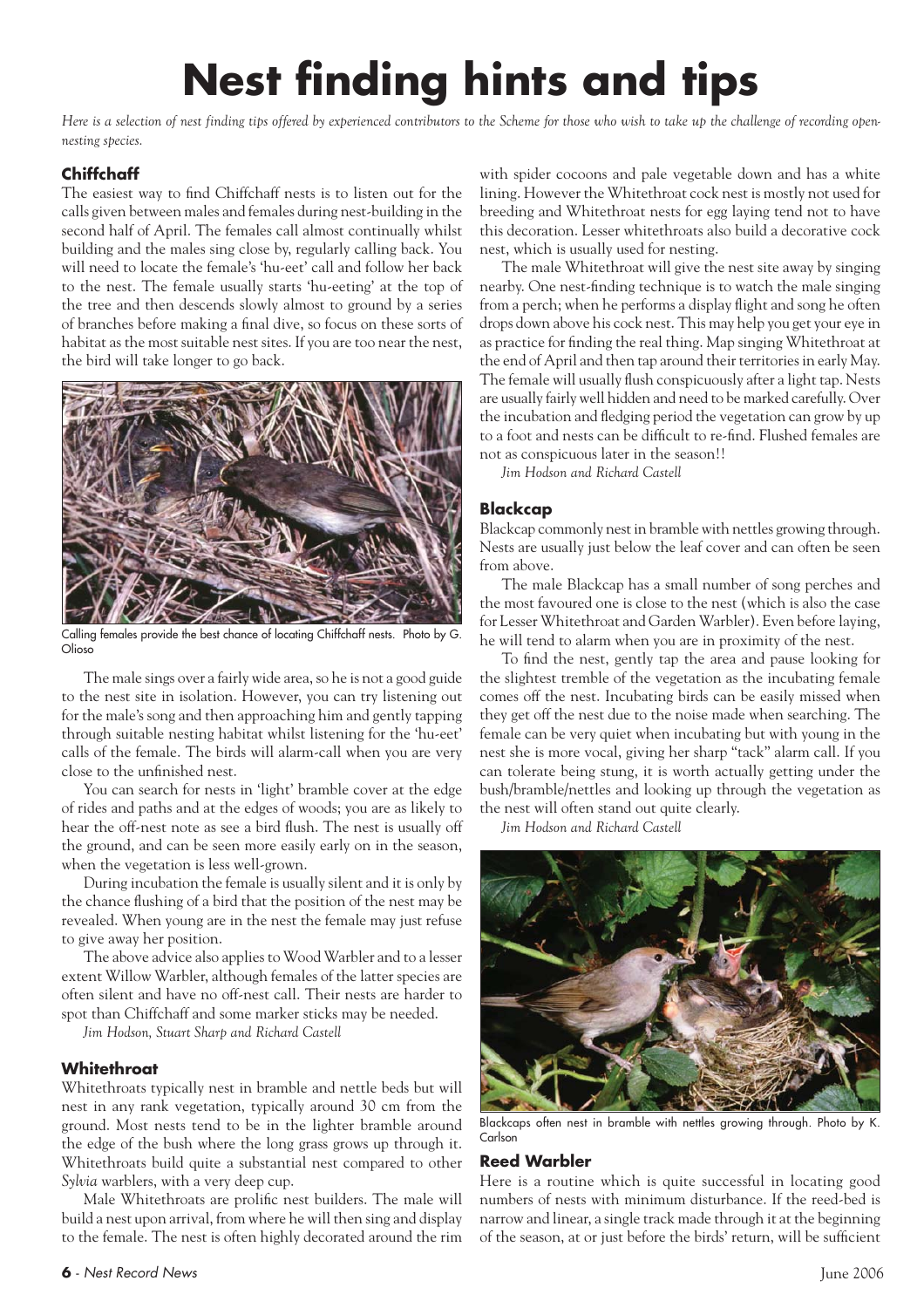for finding nests. By walking the track once or twice a week, one can look out for signs of nest building on either side. Unless the nest is substantial, it is not worth attaching a marker because many nests are dismantled again at an early stage of construction.

Large, irregular reed-beds make nest finding more difficult and it is impossible to find every nest in such a situation. Nests will not be randomly distributed, but more likely clustered around where the reeds are of good quality. A good site will be one where there is a strong stand of last year's reed through which new reeds are growing, although they must not be too dense. Stands of entirely new reed tend to be poor for nesting Reed Warblers. With large reed-beds, then, it is best to make a track through what appears to be the best reeds and walk it at intervals through the season, watching for signs of building. The track may be circular or linear depending on the size and shape of the reed-bed.

Nests can be seen at up to about two metres on either side of the track. A stick is useful for parting the reeds, which extends the field of view considerably. By restricting searching to the limited areas visible from the tracks and keeping to the tracks it is possible to nearly always relocate nests, which is just as important as finding them in the first place.

Some tracks can be used over several years so it is not always necessary to make fresh tracks. This will depend a lot on reed growth and whether any reed management has taken place since the previous breeding season.

*David Warden*



Skylarks use markers to locate their nests. Photo by D. Belsey

### **Skylark**

Finding Skylark nests requires a lot of patience and is all to do with knowing the vegetation and how Skylarks use markers to locate their nests.

Choose an area to investigate and then park or hide up and sit, watch and wait. When a Skylark flies up, locate the nearest marker and then walk out direct, being careful not to tread on the nest, and use your own flag, such as a cane with red tape, to mark where she flew up from. After this, go back and watch to see if she goes down again. Give the bird some time and then walk out again and flag again if you don't find the nest. Give the bird some more time to avoid disturbing her and then visit the site again (perhaps the next day) whereupon you will probably be able to triangulate the area of the nest using your flags. Within this area, look for a marker that the bird uses – it will become quite obvious. You do have to watch out for crows flying over (devious things) and also be careful of trampling vegetation. Also, be aware that lots of droppings in an area indicates feeding occurring and there is not much chance of a nest being present at such sites.

Before searching for ground-nesting birds on your own, it is more efficient to first gain some practise with an experienced nest finder. Otherwise, you will need to have a lot of patience and be prepared to persevere. Once you have located a few nests, finding them becomes easier and easier. With experience you will gain the 'jizz' for Skylark and will be able to sex them when together, which makes things easier.

*James Cracknell*

### **Wrens in nest boxes**

It is worth checking nest boxes throughout the breeding season, even those not apparently in use, because Wrens will use boxes long after tit species have finished nesting. They will also sometimes use boxes which have already been used by tits and from which the young have flown.

*David Warden*



Finding Woodcock nests presents a real challenge. Photo by T. Holden

#### **Woodcock**

Woodcock nests are amongst the hardest to find. In Yorkshire they usually nest under light bramble cover, often on the edges of rides or woods and always near to a wet feeding area. In Lancashire and Cumbria the nests are often totally open in bracken or even grass (a white type of grass in boggy areas whose name escapes me is the favourite). The nest is often near the base of a tree.

A roding male only indicates that Woodcock are in the area. On these flights he is searching for a mate and when he finds one he will stay with her until she lays her clutch, abandoning her thereafter. If you put up a pair of Woodcock very close together you have a good chance of finding the nest two or three weeks later within 75 m of that spot. I have found eight nests by this method and failed once.

When searching it is best not to thrash around but instead move slowly and try to spot the sitting female, or else the uncovered eggs, as she leaves the nest to feed three or four times per day (hence pheasant egg dumping). Bear in mind that a female will sit tight to within a foot. Once you have found your first nest, do keep an eye on the area, as Woodcock return to the same glades to breed.

*Jim Hodson*

### **Woodpigeon**

Avoid wasting time and effort climbing to nests which turn out to be empty. An occupied Woodpigeon's nest will have an incubating or brooding bird on it unless the young are very large, in which case they will probably be visible from the ground! Having found an occupied nest, check the site in subsequent years because a good site may be used again and again over several seasons.

*David Warden*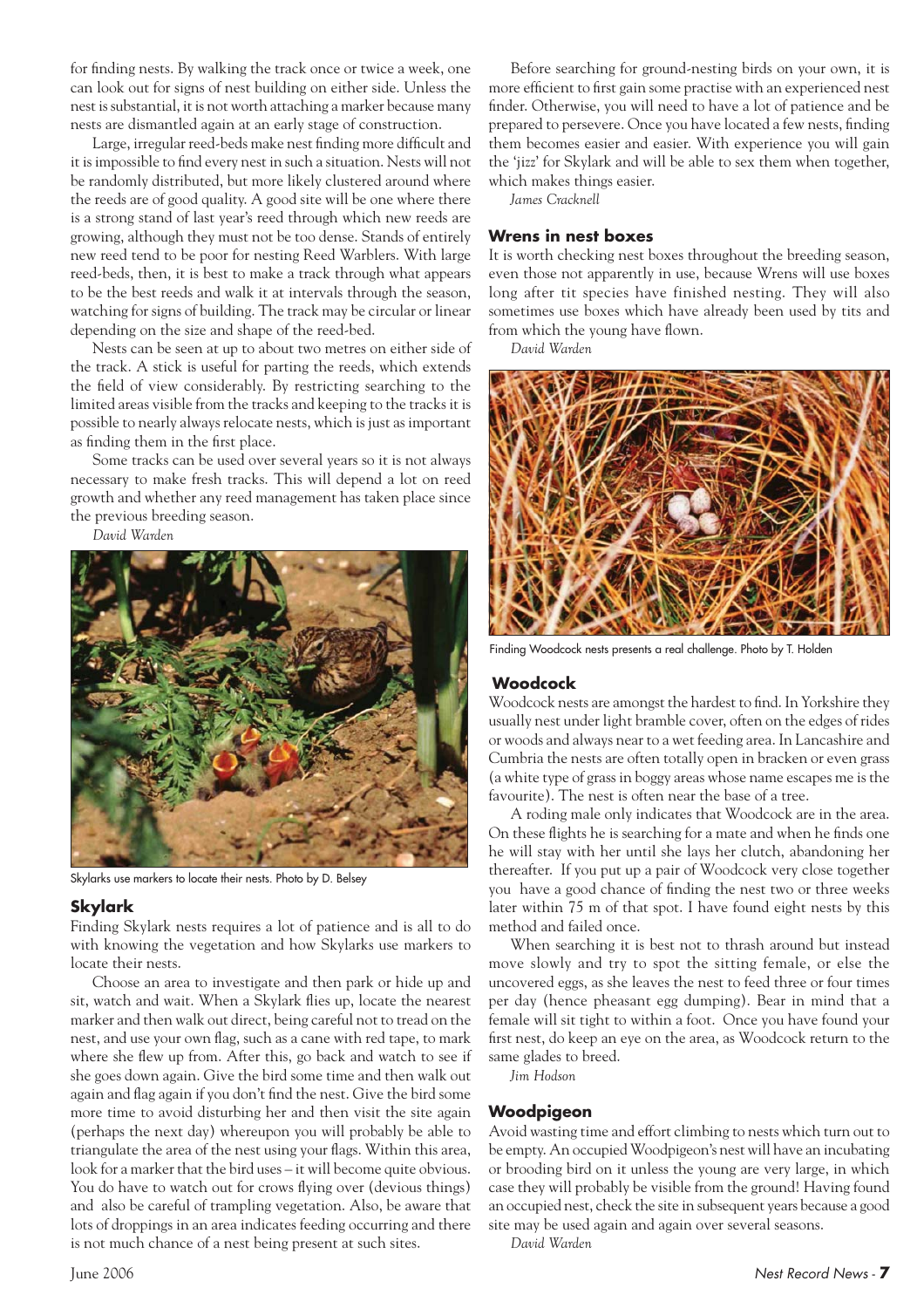### **Nest Record Scheme totals 1939-2005 (as of 01/05/05)**

| <b>Species</b>              | Code         | 2004           | 2005                     | <b>TOTAL</b>   | <b>Species</b>             | Code         | 2004           | 2005                     | <b>TOTAL</b>             |
|-----------------------------|--------------|----------------|--------------------------|----------------|----------------------------|--------------|----------------|--------------------------|--------------------------|
| <b>Red-throated Divert</b>  | <b>RETDI</b> | 9              | 15                       | 2388           | Hobby <sup>+</sup>         | <b>HOBBY</b> | 31             | 54                       | 951                      |
| <b>Black-throated Diver</b> | <b>BLTDI</b> | 5              | 3                        | 228            | Peregrine <sup>+</sup>     | <b>PEREG</b> | 132            | 86                       | 3170                     |
| Little Grebe                | <b>LITGR</b> | 51             | 28                       | 2590           | <b>Red Grouse</b>          | <b>REDGR</b> | 5              | $\overline{2}$           | 852                      |
| <b>Great-crested Grebe</b>  | <b>GRCGR</b> | 62             | 68                       | 3952           | Ptarmigan                  | <b>PTARM</b> |                |                          | 131                      |
| Red-necked Grebe            | <b>RENGR</b> |                |                          | $\mathbf{1}$   | <b>Black Grouse</b>        | <b>BLAGR</b> |                | 1                        | 81                       |
| Slavonian Grebe             | <b>SLAGR</b> | $\overline{z}$ |                          | 196            | Capercaillie               | CAPER        | 3              |                          | 91                       |
| <b>Black-necked Grebe</b>   | <b>BLNGR</b> |                |                          | 30             | Red-legged Partridge       | <b>RELPA</b> | $\overline{2}$ | 7                        | 477                      |
| Fulmar                      | <b>FULMA</b> | 136            | 139                      | 6946           | Chukar                     | <b>CHUKA</b> |                |                          | $\overline{1}$           |
| Manx Shearwater             | <b>MANSH</b> | 63             | 73                       | 629            | Grey Partridge             | <b>GREPA</b> | 5              | 3                        | 867                      |
| Leach's Petrel              | <b>LEAPE</b> |                |                          | $\overline{z}$ | Quail                      | QUAIL        |                |                          | 16                       |
| Storm Petrel                | <b>STOPE</b> |                |                          | 92             | Pheasant                   | <b>PHEAS</b> | 18             | 18                       | 2240                     |
| Gannet                      | <b>GANNE</b> |                |                          | 33             | Golden Pheasant            | <b>GOLPH</b> |                |                          | 6                        |
| Cormorant                   | CORMO        | 45             | 29                       | 2212           | Lady Amherst's Pheasant    | LAAPH        |                |                          | 1                        |
| Shag                        | SHAG.        | 504            | 442                      | 14343          | Water Rail                 | <b>WATRA</b> | 1              | 1                        | 102                      |
| <b>Bittern</b>              | <b>BITTE</b> |                |                          | 39             | Corncrake                  | CORNC        |                |                          | 31                       |
| Night Heron                 | <b>NIGHE</b> |                |                          | 3              | Moorhen                    | <b>MOORH</b> | 286            | 299                      | 23620                    |
| Little Egret                | <b>LITEG</b> | 8              | 3                        | 37             | Coot                       | COOT.        | 503            | 511                      | 19187                    |
| <b>Grey Heron</b>           | <b>GREHE</b> | 269            | 171                      | 7932           | Oystercatcher              | <b>OYSTE</b> | 442            | 326                      | 17195                    |
| Spoonbill                   | SPOON        |                |                          | $\overline{2}$ | <b>Black-winged Stilt</b>  | <b>BLWST</b> |                |                          | $\overline{2}$           |
| Mute Swan <sup>+</sup>      | <b>MUTSW</b> | 140            | 134                      | 6410           | Avocet                     | <b>AVOCE</b> | 41             | 10                       | 814                      |
| Whooper Swan                | WHOSW        | 1              | $\overline{\phantom{a}}$ | 21             | Stone Curlew               | <b>STOCU</b> |                |                          | 435                      |
| <b>Bar-headed Goose</b>     | <b>BAHGO</b> |                |                          | $\overline{5}$ | Little Ringed Plover       | LIRPL        | 86             | 74                       | 2499                     |
| Greylag Goose               | <b>GREGO</b> | 35             | 53                       | 832            | <b>Ringed Plover</b>       | <b>RINPL</b> | 233            | 212                      | 10389                    |
| Snow Goose                  | SNOGO        |                |                          | 8              | Kentish Plover             | <b>KENPL</b> |                |                          | 19                       |
| <b>Barnacle Goose</b>       | <b>BARGO</b> | $\overline{4}$ | $\overline{2}$           | 70             | Dotterel                   | <b>DOTTE</b> | $\overline{1}$ |                          | 258                      |
| Canada Goose                | CANGO        | 158            | 163                      | 4449           | <b>Golden Plover</b>       | <b>GOLPL</b> | 4              | 7                        | 909                      |
| <b>Egyptian Goose</b>       | <b>EGYGO</b> | 6              | 7                        | 112            | Lapwing                    | <b>LAPWI</b> | 425            | 333                      | 26863                    |
| Shelduck                    | SHELD        | 12             | $\overline{4}$           | 337            | Temminck's Stint           | <b>TEMST</b> |                |                          |                          |
| Ruddy Shelduck              | <b>RUDSH</b> |                |                          | 2              | Purple Sandpiper           | <b>PURSA</b> |                |                          | $\overline{\mathcal{A}}$ |
| Mandarin                    | <b>MANDA</b> | 39             | 27                       | 608            | Dunlin                     | <b>DUNLI</b> | 1              | 3                        | 566                      |
| Wigeon                      | <b>WIGEO</b> |                |                          | 185            | Ruff                       | RUFF.        |                |                          | $\overline{A}$           |
| Gadwall                     | <b>GADWA</b> | 12             | 3                        | 182            | <b>Common Snipe*</b>       | <b>SNIPE</b> | 39             | 13                       | 1830                     |
| Teal                        | TEAL.        | 1              | 1                        | 235            | Woodcock                   | <b>WOODC</b> | 2              |                          | 656                      |
| Mallard                     | MALLA        | 108            | 117                      | 9228           | <b>Black-tailed Godwit</b> | <b>BLTGO</b> | $\overline{2}$ | 1                        | 39                       |
| Pintail                     | PINTA        |                |                          | 23             | Whimbrel                   | <b>WHIMB</b> |                |                          | 60                       |
| Garganey                    | GARGA        |                |                          | $10\,$         | Curlew <sup>+</sup>        | <b>CURLE</b> | 13             | 22                       | 3044                     |
| Shoveler                    | <b>SHOVE</b> | 8              | $\sqrt{5}$               | 202            | Redshank <sup>+</sup>      | <b>REDSH</b> | 235            | 104                      | 3339                     |
| <b>Red-crested Pochard</b>  | <b>RECPO</b> |                |                          | 1              | Greenshank                 | <b>GRESH</b> | 8              | 8                        | 187                      |
| Pochard                     | <b>POCHA</b> | 9              | 5                        | 203            | Wood Sandpiper             | <b>WOOSA</b> |                |                          | 2                        |
| <b>Tufted Duck</b>          | <b>TUFDU</b> | 21             | 17                       | 1318           | <b>Common Sandpiper*</b>   | <b>COMSA</b> | 16             | 22                       | 1583                     |
| Scaup                       | <b>SCAUP</b> |                |                          | 1              | Red-necked Phalarope       | <b>RENPH</b> |                |                          | 167                      |
| Eider                       | EIDER        | 373            | 404                      | 9312           | Arctic Skua                | <b>ARCSK</b> |                |                          | 368                      |
| Common Scoter               | COMSC        |                |                          | 43             | Great Skua                 | <b>GRESK</b> | 9              | 1                        | 418                      |
| Goldeneye                   | <b>GOLDE</b> | $\overline{z}$ | 13                       | 242            | Little Gull                | LITGU        |                |                          | 3                        |
| Red-breasted Merganser      | REBME        | 4              | $\overline{2}$           | 287            | <b>Black-headed Gull</b>   | <b>BLHGU</b> | 32             | 63                       | 9944                     |
| Goosander                   | GOOSA        | 19             | 14                       | 372            | Mediterranean Gull         | <b>MEDGU</b> |                | 1                        | 19                       |
| <b>Ruddy Duck</b>           | <b>RUDDU</b> | 8              |                          | 170            | Common Gull                | <b>COMGU</b> | 127            | 41                       | 5497                     |
| Honey Buzzard               | <b>HONBU</b> | 11             | 12                       | 107            | Lesser Black-backed Gull   | <b>LBBGU</b> | 47             | $\overline{7}$           | 4662                     |
| <b>Red Kite</b>             | <b>REDKI</b> | 42             | 56                       | 225            | Herring Gull               | <b>HERGU</b> | 62             | 93                       | 7398                     |
| Marsh Harrier               | <b>MARHA</b> | 2              | 10                       | 99             | Great Black-backed Gull    | <b>GBBGU</b> | $\overline{7}$ | $\overline{2}$           | 3474                     |
| <b>Hen Harrier</b>          | <b>HENHA</b> | 79             | 60                       | 1855           | Kittiwake                  | <b>KITTI</b> | 555            | 605                      | 16495                    |
| Pallid Harrier              | PALHA        |                |                          | 1              | Lesser Crested Tern        | <b>LECTE</b> |                |                          | 5                        |
| Montagu's Harrier           | <b>MONHA</b> | $\overline{1}$ |                          | 55             | Sandwich Tern              | SANTE        |                |                          | 1814                     |
| Goshawk                     | <b>GOSHA</b> | 70             | 70                       | 1054           | Roseate Tern               | <b>ROSTE</b> | 79             | $\overline{\mathcal{A}}$ | 1085                     |
| Sparrowhawk <sup>+</sup>    | <b>SPARR</b> | 44             | 59                       | 5522           | Common Tern                | <b>COMTE</b> | 197            | 232                      | 7667                     |
| <b>Common Buzzard</b>       | <b>BUZZA</b> | 236            | 215                      | 6539           | Arctic Tern                | <b>ARCTE</b> | 311            | 383                      | 11321                    |
| Golden Eagle                | <b>GOLEA</b> | 26             | 16                       | 608            | Little Tern                | <b>LITTE</b> | 55             | 75                       | 6438                     |
| Osprey                      | <b>OSPRE</b> | 3              | $\mathfrak{2}$           | 82             | Guillemot                  | <b>GUILL</b> |                |                          | 1112                     |
| <b>Kestrel</b>              | <b>KESTR</b> | 259            | 293                      | 8238           | Razorbill                  | <b>RAZOR</b> | 16             | 48                       | 1427                     |
| Merlin <sup>+</sup>         | <b>MERLI</b> | 99             | 96                       | 3750           | <b>Black Guillemot</b>     | <b>BLAGU</b> | 34             | 36                       | 1661                     |

**8** - *Nest Record News* June 2006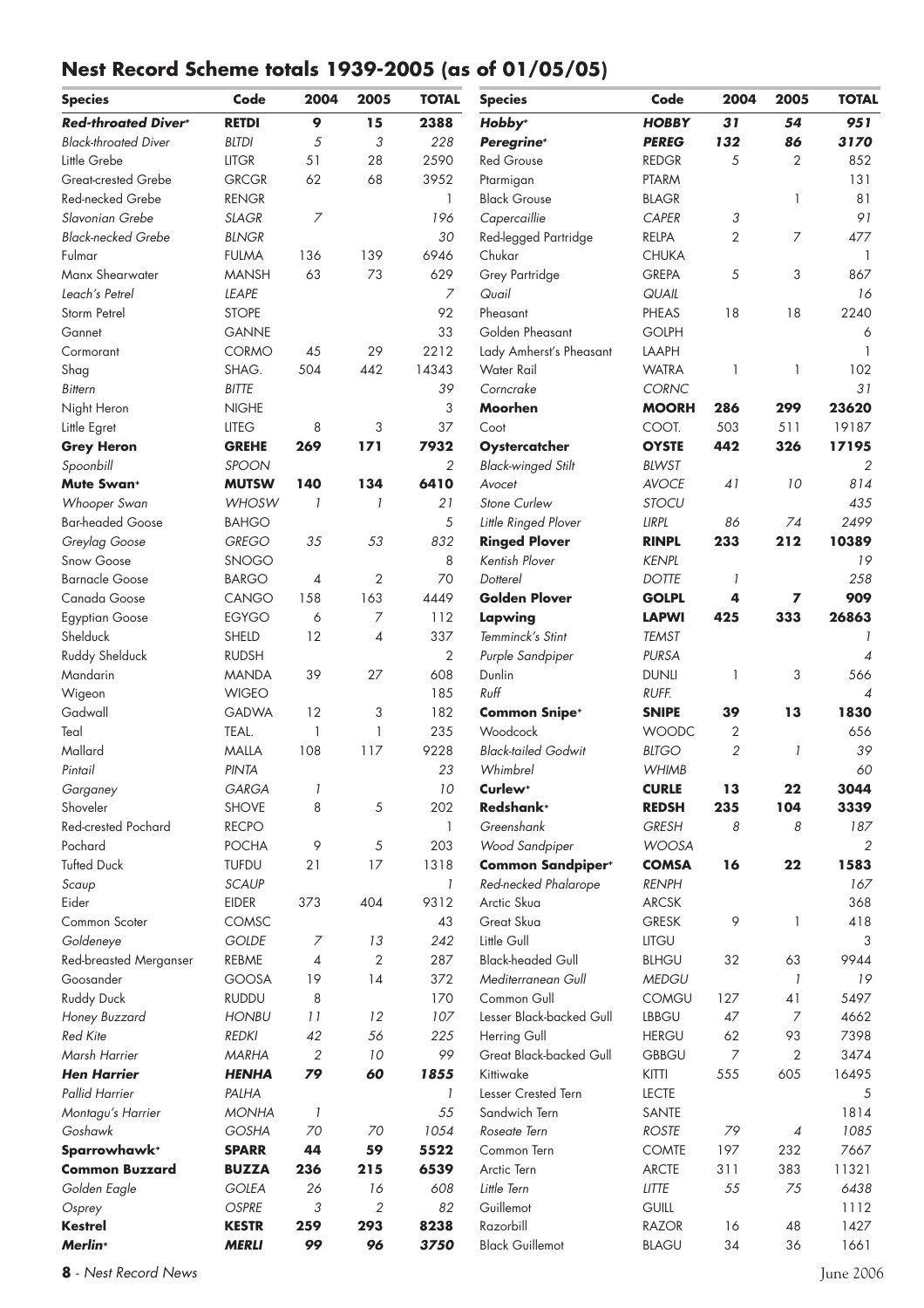| Code<br><b>TOTAL</b><br>2004<br>2004<br>2005<br>Code<br>2005<br><b>Species</b><br><b>Species</b>                             | <b>TOTAL</b>     |
|------------------------------------------------------------------------------------------------------------------------------|------------------|
| Puffin<br><b>PUFFI</b><br>879<br>Dartford Warbler<br><b>DARWA</b><br>3<br>50<br>75<br>6                                      | 505              |
| Lesser Whitethroat <sup>+</sup><br>10<br>11<br>58<br>46<br><b>LESWH</b><br><b>Rock Dove</b><br><b>ROCDO</b><br>623           | 940              |
| <b>Whitethroat</b> *<br>30<br>2385<br><b>WHITE</b><br>112<br>64<br>Feral Pigeon<br><b>FERPI</b><br>26                        | 6459             |
| 538<br>10643<br><b>Garden Warbler*</b><br>32<br>28<br><b>Stock Dove</b><br><b>STODO</b><br>546<br><b>GARWA</b>               | 2229             |
| 92<br>91<br>417<br>29279<br><b>Blackcap</b> <sup>+</sup><br><b>BLACA</b><br>Wood Pigeon<br><b>WOODP</b><br>541               | 3880             |
| <b>Wood Warblert</b><br>45<br>191<br>191<br>5427<br><b>WOOWA</b><br>65<br><b>Collared Dove+</b><br><b>COLDO</b>              | 2651             |
| Chiffchaff <sup>+</sup><br>7<br>8<br>2053<br>142<br><b>Turtle Dove+</b><br><b>TURDO</b><br><b>CHIFF</b><br>110               | 3661             |
| <b>Willow Warblert</b><br>145<br>142<br><b>WILWA</b><br>Ring-necked Parakeet<br><b>RINPA</b><br>49                           | 13441            |
| Goldcrest <sup>+</sup><br>19<br>9<br>2186<br><b>GOLDC</b><br>15<br>Cuckoo<br><b>CUCKO</b><br>11                              | 890              |
| <b>FIREC</b><br>SNOOW<br>2<br>Snowy Owl<br>Firecrest                                                                         | 9                |
| <b>Spotted Flycatcher</b><br><b>SPOFL</b><br>212<br>174<br><b>Barn Owl</b><br><b>BAROW</b><br>1011<br>1314<br>9664           | 11678            |
| Pied Flycatcher<br>PIEFL<br>915<br>886<br>Little Owl+<br>2351<br><b>LITOW</b><br>81<br>75                                    | 43388            |
| 367<br>11242<br><b>Bearded Tit</b><br><b>Tawny Owl</b><br><b>TAWOW</b><br>388<br><b>BEATI</b><br>20<br>18                    | 343              |
| 799<br>Long-eared Owl+<br><b>LOEOW</b><br>15<br>29<br>Long-tailed Tit <sup>+</sup><br><b>LOTTI</b><br>149<br>116             | 6338             |
| <b>Marsh Tit+</b><br>42<br>4<br>406<br><b>MARTI</b><br>40<br>Short-eared Owl <sup>+</sup><br><b>SHEOW</b><br>4               | 1603             |
| 46<br><b>Willow Tit+</b><br>$\mathbf 2$<br><b>NIJAR</b><br>44<br>1841<br><b>WILTI</b><br>10<br>Nightjar                      | 502              |
| 3<br>Swift<br><b>SWIFT</b><br>2579<br>Crested Tit<br><b>CRETI</b><br>194<br>205<br>6                                         | 454              |
| Coal Tit<br>86<br>59<br>13<br>20<br>724<br><b>COATI</b><br><b>KINGF</b><br>Kingfisher                                        | 5726             |
| <b>Blue Tit</b><br>4420<br><b>HOOPO</b><br>4711<br>1<br><b>BLUTI</b><br>Hoopoe                                               | 111743           |
| 23<br>4269<br><b>WRYNE</b><br><b>Great Tit</b><br><b>GRETI</b><br>3373<br>Wryneck                                            | 74830            |
| <b>Nuthatch</b><br>13<br>468<br>126<br>163<br>Green Woodpecker*<br><b>GREWO</b><br>17<br><b>NUTHA</b>                        | 4199             |
| 1932<br>28<br>24<br><b>Gt Spotted Woodpecker<sup>+</sup> GRSWO</b><br>112<br>106<br><b>TREEC</b><br>Treecreeper <sup>+</sup> | 2642             |
| 4<br>224<br>Lr Spotted Woodpecker <sup>+</sup> LESWO<br>6<br>Short-toed Treecreeper<br><b>SHTTR</b>                          |                  |
| Golden Oriole<br>Woodlark<br>35<br>1636<br><b>GOLOR</b><br><b>WOODL</b><br>43                                                | 41               |
| Skylark <sup>+</sup><br>57<br>8311<br>Red-backed Shrike<br><b>SKYLA</b><br>28<br><b>REBSH</b><br>$\overline{\phantom{a}}$    | 257              |
| <b>Sand Martin*</b><br>391<br><b>SANMA</b><br>300<br>3162<br><b>JAY</b><br>18<br>14<br>Jay <sup>+</sup>                      | 1615             |
| <b>Swallow</b><br>1989<br>64045<br><b>MAGPI</b><br>84<br>67<br><b>SWALL</b><br>2111<br>Magpie <sup>+</sup>                   | 8213             |
| 10256<br>39<br>28<br><b>HOUMA</b><br>201<br>185<br><b>CHOUG</b><br><b>House Martin</b><br>Chough                             | 924              |
| 33<br>27<br>1944<br><b>Jackdaw</b><br>261<br>260<br><b>Tree Pipit+</b><br><b>TREPI</b><br><b>JACKD</b>                       | 8425             |
| Rook <sup>+</sup><br>52<br>101<br>9884<br>ROOK.<br>119<br>56<br><b>Meadow Pipit</b><br><b>MEAPI</b>                          | 14882            |
| <b>Carrion Crow+</b><br><b>Rock Pipit+</b><br><b>ROCPI</b><br>11<br>8<br>865<br><b>CROW.</b><br>103<br>111                   | 8028             |
| <b>Hooded Crow</b><br><b>YELWA</b><br>7<br>5<br>1058<br><b>HOOCR</b><br>3<br><b>Yellow Wagtail</b> <sup>+</sup><br>4         | 1148             |
| 6310<br><b>RAVEN</b><br>178<br>182<br><b>Grey Wagtail</b> <sup>+</sup><br><b>GREWA</b><br>103<br>98<br>Raven                 | 4537             |
| <b>Pied Wagtail</b><br><b>PIEWA</b><br>195<br>181<br>10515<br><b>Starling</b><br><b>STARL</b><br>282<br>268                  | 17192            |
| 10514<br>495<br><b>DIPPE</b><br>155<br>184<br><b>HOUSP</b><br>460<br><b>House Sparrow</b><br><b>Dipper</b>                   | 14612            |
| WREN.<br>231<br>300<br>16624<br><b>Tree Sparrow</b><br><b>TRESP</b><br>1493<br>1657<br>Wren                                  | 24354            |
| <b>SCARO</b><br>259<br>274<br>31348<br>Scarlet Rosefinch<br><b>Dunnock</b><br><b>DUNNO</b>                                   |                  |
| Chaffinch<br><b>Robin</b><br>330<br>358<br>22272<br>306<br><b>ROBIN</b><br><b>CHAFF</b><br>333                               | 23968            |
| $\mathbf{2}$<br>486<br>Brambling<br><b>BRAMB</b><br><b>Nightingale</b><br><b>NIGAL</b><br>L                                  | 2                |
| Bluethroat<br><b>BLUTH</b><br>Serin<br><b>SERIN</b><br>$\mathcal{I}$                                                         |                  |
| <b>Black Redstart</b><br>$\mathcal{I}$<br>177<br><b>Greenfinch</b><br><b>GREFI</b><br>195<br><b>BLARE</b><br>213             | 15072            |
| Goldfinch <sup>+</sup><br>68<br>79<br>Redstart <sup>+</sup><br>107<br>108<br>6908<br><b>GOLDF</b><br><b>REDST</b>            | 3517             |
| <b>Whinchat</b> *<br>Siskin<br>2<br>17<br>8<br>2460<br><b>SISKI</b><br><b>WHINC</b>                                          | 89               |
| Stonechat <sup>+</sup><br>218<br><b>Linnet</b><br><b>STOCH</b><br>164<br>3991<br><b>LINNE</b><br>262<br>157                  | 28799            |
| Twite <sup>+</sup><br>21<br>34<br>40<br><b>TWITE</b><br>178<br><b>Wheatear</b> *<br><b>WHEAT</b><br>3991                     | 1178             |
| 4<br><b>Ring Ouzel*</b><br>14<br>9<br>Redpoll <sup>+</sup><br><b>REDPO</b><br>5<br><b>RINOU</b><br>1792                      | 1367             |
| <b>Blackbird</b><br>1287<br>135020<br>Parrot Crossbill<br><b>BLABI</b><br>1064<br>PARCR                                      | $\overline{4}$   |
| Fieldfare<br>7<br><b>FIELD</b><br>Common/Scottish Crossbill<br><b>CROSS</b><br>$\overline{4}$                                | 158              |
| 76045<br><b>Bullfinch</b> <sup>+</sup><br>48<br><b>BULLF</b><br>48<br>Song Thrush<br><b>SONTH</b><br>497<br>458              | 5989             |
| Hawfinch<br>121<br><b>REDWI</b><br><b>HAWFI</b><br>7<br>Redwing<br>$\mathcal{I}$<br>$\mathbf{1}$                             | 206              |
| Mistle Thrush <sup>+</sup><br>43<br>8243<br><b>MISTH</b><br>62<br>Snow Bunting<br><b>SNOBU</b>                               | 202              |
| Yellowhammer <sup>+</sup><br>90<br>Cetti's Warbler<br><b>CETWA</b><br>31<br><b>YELHA</b><br>112<br>1                         | 8018             |
| 408<br>Cirl Bunting<br><b>CIRBU</b><br><b>Grasshopper Warblert</b><br><b>GRAWA</b><br>8<br>4                                 | 255              |
| 53<br>Savi's Warbler<br>SAVWA<br><b>Reed Bunting*</b><br><b>REEBU</b><br>67<br>$\overline{4}$                                | 8172             |
| 31<br>Sedge Warbler*<br>4992<br><b>Corn Bunting*</b><br><b>CORBU</b><br>16<br><b>SEDWA</b><br>57<br>34                       | 1015             |
| Marsh Warbler<br><b>MARWA</b><br>168                                                                                         |                  |
| <b>Reed Warbler</b><br>380<br>16908<br><b>REEWA</b><br>622<br>NUMBER OF RECORDS<br>31,705                                    | 31,669 1,354,790 |

Species in bold are used within the BTO's Integrated Population Monitoring Programme. We would be particularly pleased to receive more records for those species marked with + (less than 150 records per year on average over the last 10 years). Schedule 1 species are in italics (please note that this list relates to GB classifi cation and may vary for Eire, Northern Ireland and Isle of Man).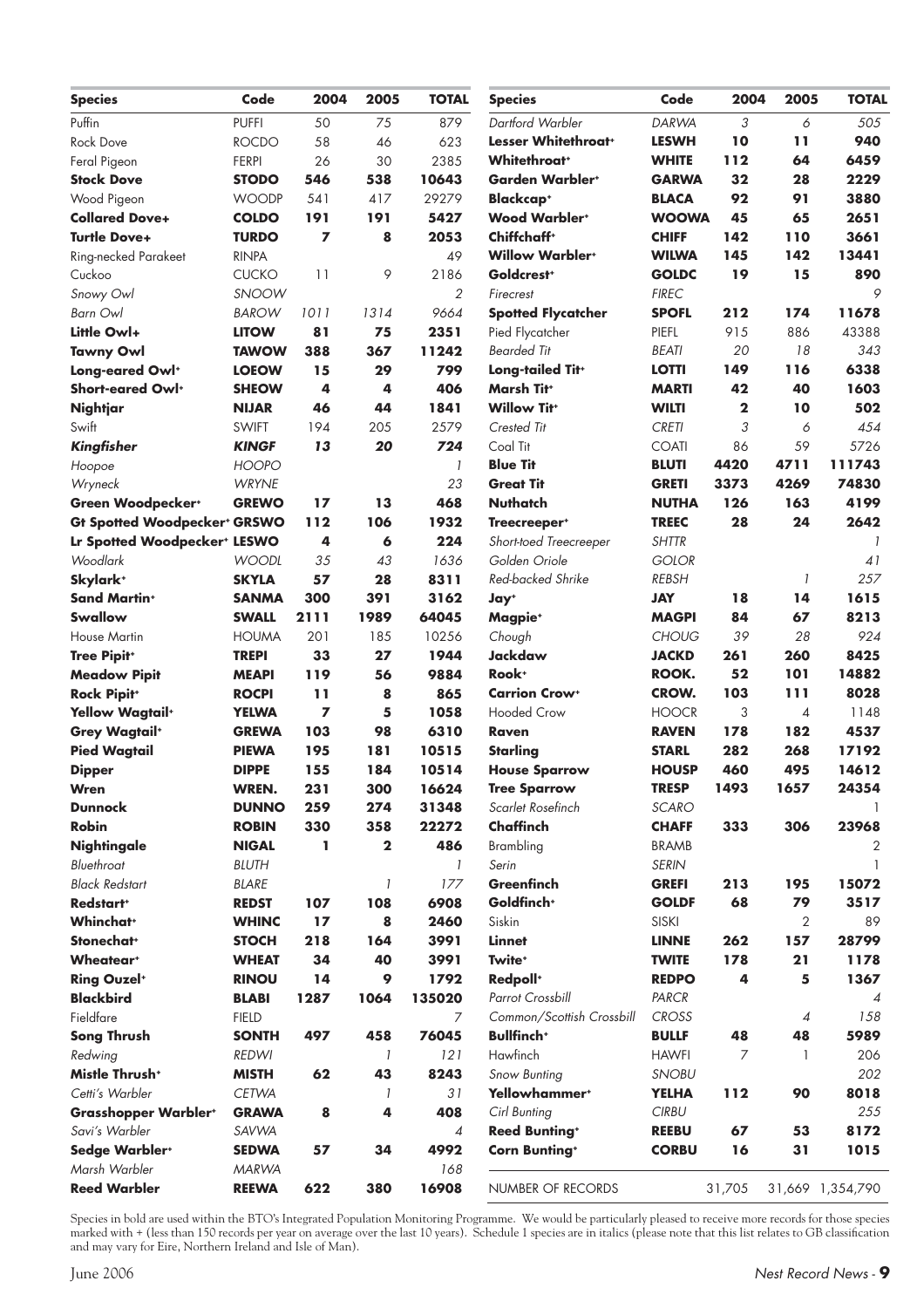## **Finding Corn Bunting nests**

*Hywel Maggs gives an account of the RSPB Scotland's success with its Corn Bunting nest monitoring project, which has been conducted in Aberdeenshire during 2004/5.*

 Since 2002, RSPB Scotland have been working in conjunction with local farmers on Corn Bunting research and intervention projects in East Scotland. As part of this research, Corn Bunting nesting activity was monitored intensively between mid-May and mid-September in 2004 and 2005.

Approximately 195 nest sites from first and second nesting attempts were located and around 35 of those were followed up with regular visits. Only those nests that could be reached without leaving an obvious trail were visited. For those nests that were monitored, during the young stage only a single visit was made, usually when the young were known to be at least five days old.

Simple techniques were used to locate nest sites. Territorial males were located early in the season and monitored closely from fixed positions to establish if they were mated and to how many females. Nest building would begin between late May and mid-June and would be undertaken again in late June and early July for late/second nesting attempts. During these periods, females were followed carrying building material back to the nest. Birds were observed initially collecting straw and coarse grass, followed by finer lining material such as livestock hair. In some cases, nest building appeared to be protracted over a period of two weeks, although this may have been as a result of early failure and subsequent re-nesting nearby.



First attempts tend to be located in silage crops, with second attempts in cereals. Photo by N. Watts.

Corn Bunting nests were located in cereals, grassland, set aside and brassicas, with there being a tendency for grassland (mainly silage crops) to be used for first attempts and cereals to be used for second attempts. In crops that had a dense ground cover of weeds or grass, nests were often difficult to locate, even when very close by. Nests in silage were particularly difficult to find, with some being built deep in a tussock with an almost tunnel-like entrance. These nests were difficult to visit without causing trampling and so were approached with extreme caution.

Nests that had not been located during nest building were difficult to find at the egg stage as the females were less obvious. However, some nests could be located by watching incubating females back to the nest after feeding. To identify when the female had come off the nest it was necessary to closely observe



Spot the nest! Some are covered with canopies constructed from broken vegetation. Photo by A. Bull

the behaviour of the male, including his movements, contact calls and use of song.

When chick provisioning had commenced, nests could be located more easily by following provisioning females back to the nest. Once a female had been observed visiting the same point in the field for a period of time, natural markers would be carefully selected, such as a tall head of barley or a clump of weeds (some nests were located at the base of such markers). These markers would then be carefully approached, sometimes with another person giving directions. Canes were used to carefully part the crop without breaking cereal stems and creating a track to the nest site. Sometimes the nest could be found straight away but more often than not, a cane would be left to mark the spot and more observations would be made. If the nest was not found after two or three visits to markers, the attempt was abandoned.

Nests were often located by noting broken stems where adults had been accessing the nest. Some nests appeared to have a canopy constructed from broken vegetation, thus obscuring the nest contents from above, and in some instances chicks could be heard calling if the vegetation was moved so as to replicate an adult coming in. At some nest sites there were obvious piles of droppings and grain husks at various points away from the nest, which were good signs to look for when attempting to locate chicks out of the nest.

Since 2004, 100 pulli have been colour ringed from approximately 35 nests and

there have been multiple sightings of 14 of these. Brood sizes ranged from one to five and only three of the ringed broods were predated at the nest site, with all the others fledging successfully.

*Hywel Maggs, RSPB Scotland.*

**HR** 

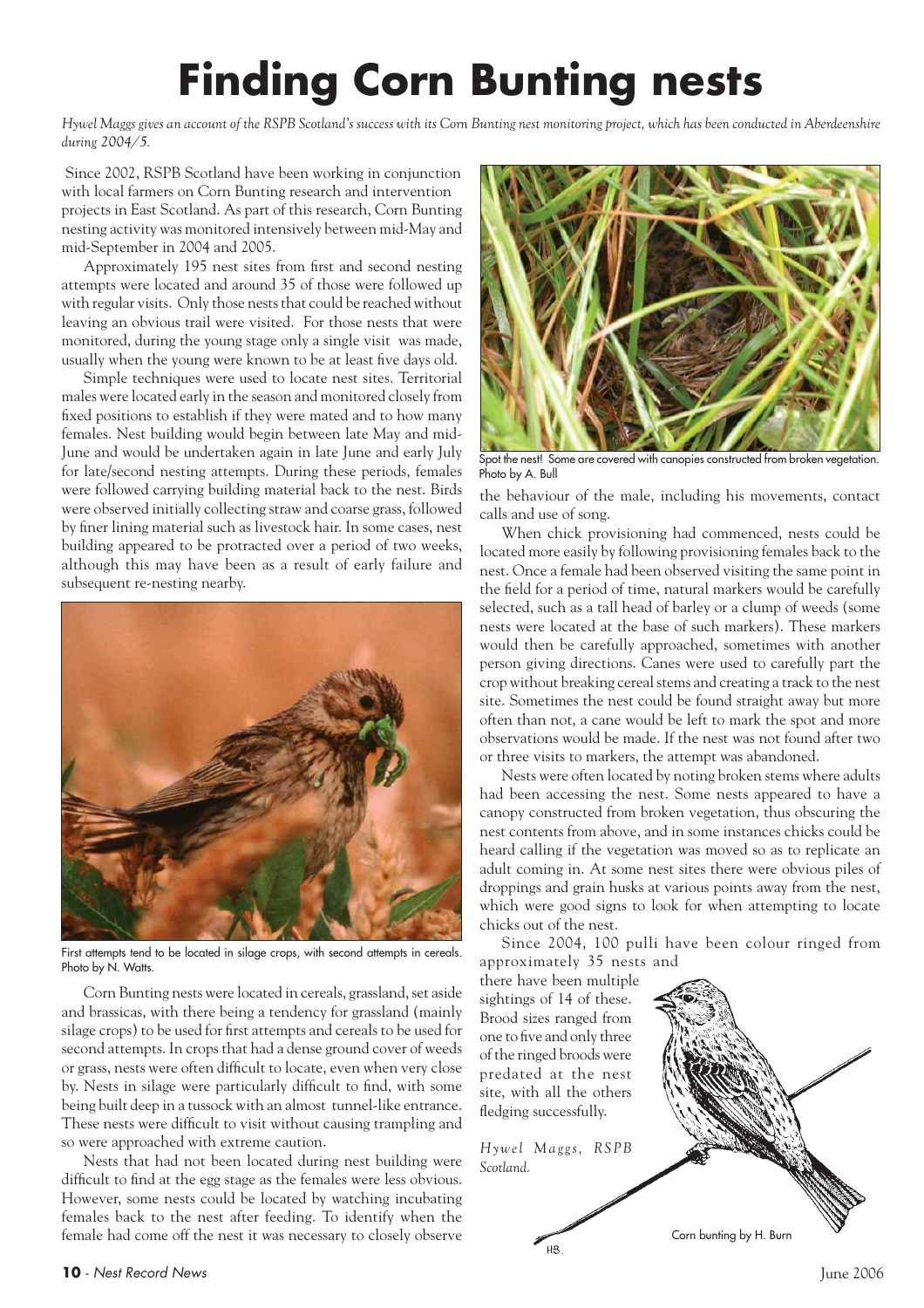## **Breeding birds and weather 2005**

*BTO Research Biologist, David Glue, explores the impact of weather events on the breeding success of the UK's birds in 2005 as reported by BTO nest recorders, nature reserve wardens, bird ringers and birdwatchers.*

### **New Year warmth triggers nesting Tawny Owl and thrushes**

Winter 2004/05 maintained the apparent trend of increasing numbers of unseasonal nesting attempts. In November the UK was blanketed by low cloud of Atlantic origin, causing ongoing mild weather. Consequently, there were reports of late free-flying broods of Barn Owl (Cambs), egg-laying by Tawny Owl (Cheshire and Hants), and late broods of Moorhen (Birmingham). However, an arctic blast over Christmastide checked any more late nesting attempts.

The westerly winds in January were the mildest since 1990 and daily temperatures were  $1.9^{\circ}$ C above average. These conditions prompted vigorous premature territory proclamation by resident songbirds and there were widespread reports of clutches laid by Collared Dove and Woodpigeon, as well as Song Thrush (Sussex), Blackbird (Hants) and Robin (Oxon) in warmer suburban or coastal settings. In some areas, however, there were widespread violent winds reaching 60-70 knots, which destroyed

nest platforms and sites being used by birds including divers, White-tailed Sea Eagle, Red Kite, Long-eared Owl and woodpeckers.

Ongoing warmer winds of Atlantic origin in February saw vegetation advanced by two to three weeks resulting in an impressive array of species with active nests by St Valentine's Day, including Raven (Devon), Magpie (Essex and Merseyside), Wren (London) and Mistle Thrush (Oxon).

### **Bumper conifer crop benefits birds**

Early nesting attempts were checked, or A newly hatched Song Thrush pullus. There were reports of halted, by an uncomfortable mix of wintry Song Thrush clutches laid as early as January. Photo by P. weather from mid-February to mid-March. Alblas

Polar air drawn from Greenland, followed by Arctic air from North Russia, brought severe ground frosts and froze water bodies. Overall, though, 2004/05 was another relatively 'open' winter, with high survival prospects for many birds, boosted for some by a remarkable crop of wild fruits and the highest conifer seed yields in a decade. Siskin over-wintered comfortably, with family parties reported at garden feeders by mid-April. Cetti's Warbler and Dartford Warbler wintered well, expanding their breeding limits to western and northern regions of the UK.

Re-introduction programmes also generally flourished. Red Kite occupied fresh sites in all quarters of the UK and Golden Eagle laid in Co Donegal for the first time in Ireland since at least 1910, although the egg failed to hatch. The Bittern recovery suffered a set-back, with 46 booming males heard compared to 55 in spring 2004, although fresh sites were occupied in Cambridgeshire and the first 'boomer' was recorded in Dorset for several years.

### **Late spring frosts chill tits and flycatchers**

'Traditional' changeable, showery conditions dominated in April, initially helping some Robin, thrushes, Starling and Rook to raise large first broods.

Over the first fortnight, cold northerly winds at times swept snow, sleet and bitter chill from Northern Europe across France,

Iberia and North Africa, holding back many spring migrants to the UK, with observed losses noted amongst Swallow and martins. Many nest recorders expressed concern for stressed migrants in depleted numbers, not only amongst long-haul sub-Saharan travellers such as Cuckoo, Redstart, Yellow Wagtail and Wood Warbler, but also short-haul migrants including Chiffchaff and Blackcap, which were back from the Mediterranean Basin in reduced strength.

Condensed song periods, later egg-laying and more synchronised breeding activity compared to recent seasons reduced the audible cues and the time for active field-work by nest recorders. This was compounded by an unsettled, often cool May. With high pressure often dominant, temperatures plummeted under clear night skies, dipping to  $-6^{\circ}$ C in Highland. Severe frosts scorched blossom, destroying key aerial and soil invertebrate foods for many nesting songbirds. Titmice struggled with a short supply of defoliating caterpillars and Blue and Great Tit brood sizes varied greatly in size, with complete losses a regular feature. June experienced

the coldest first half for ten years, with frequent ground and air frost, leading to reports of chilled and moribund broods of flycatchers, wagtails and chats.

### **Mid summer drought checks waders and warblers**

Increasingly humid sub-tropical heat from mid-June, with temperatures topping  $30^{\circ}$ C, initially aided nesting prospects for some birds. Swifts gained from extra aerial plankton and many pairs eventually fledged broods of 2-3 young. Marsh Harrier, Mediterranean Gull and Corncrake enjoyed their most productive season in recent years.

Seabirds, as ever, enjoyed mixed fortunes. It was encouraging, therefore, to

see that auks, Shag and Kittiwakes at stressed sites in the North Sea fledged more young in 2005 than in recent years. The Farne Islands (Northumberland), loyal long-term contributors to the NRS, reported in excess of 100,000 nesting pairs of seabirds for the first time; Puffin numbers were treble those 20 years ago, Roseate Tern were back after a three year gap, though Shag numbers were reduced by one-third following reports of mid-winter 'wrecks'.

With high pressure anchored long-term over the UK from the 11th July, temperatures topped a sizzling  $32^{0}C$  and were accompanied by increasingly parched soils and falling water levels. Studies of Little Ringed Plover, Nightjar, Spotted Flycatcher, Greenfinch, Goldfinch and Yellowhammer confirmed regular second brood successes in a warmer, sunnier and drier-than-average August. Nonetheless, nesting attempts by many thrushes, *Sylvia* and *Acrocephalus* warblers, finches and buntings faded sharply and prematurely. Limited food supplies and exposed nest sites were amongst the implied constraints. Fewer than usual late broods of waterfowl, doves and buntings were raised, despite clement Indian summer heat extending through much of September and October. However, free-flying families of Barn Owl, Stock Dove and Greenfinch were charted as late as early November, enhancing a modest breeding season in 2005 overall.

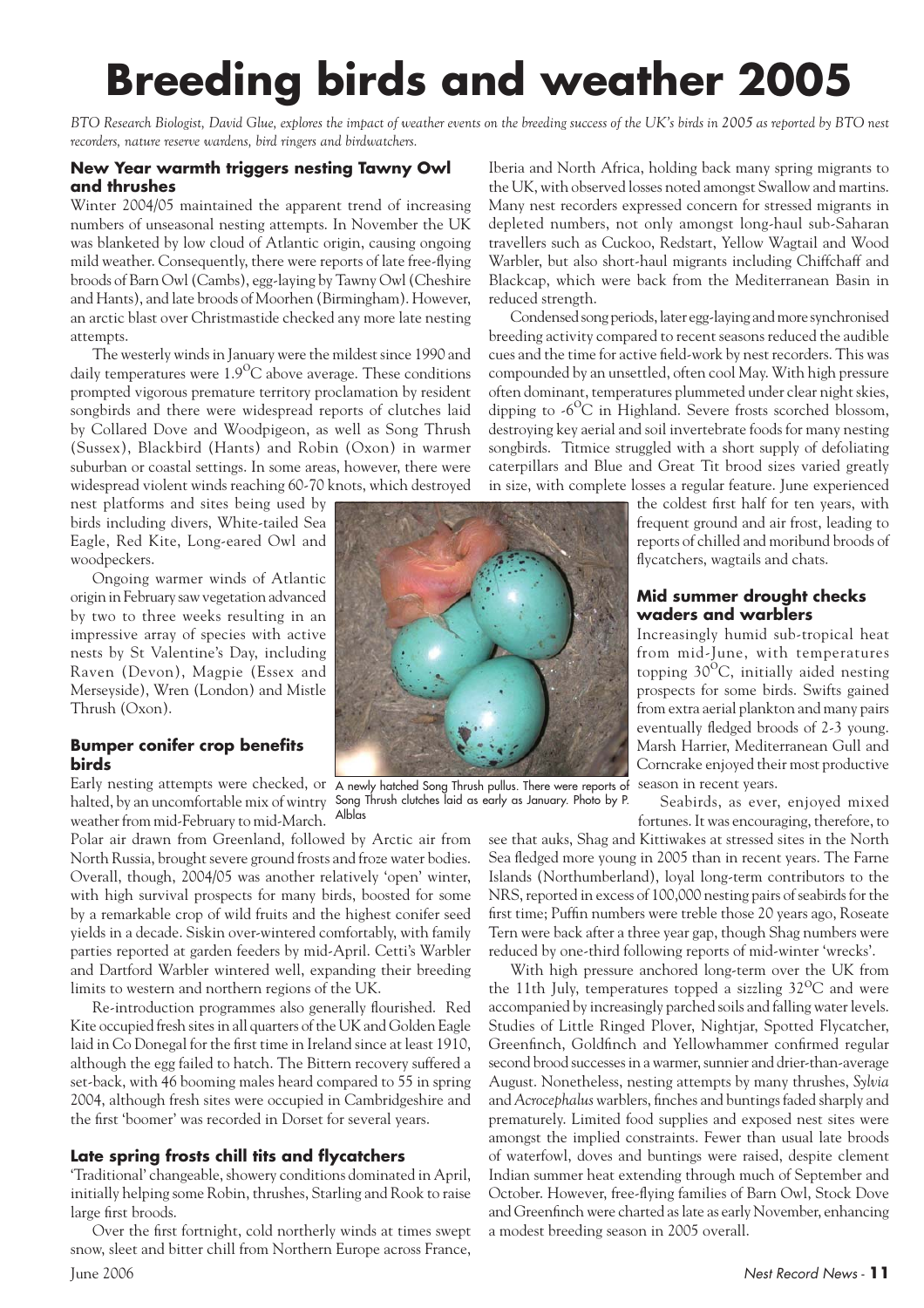## **From Cresties to Feral Pigeons**

*Nest recorders cover the whole spectrum of both Britain's breeding birds and the habitats in which they nest. Here Allan Bantick, John Little, George Gregory and Duncan Hood tell us of their own experiences with nesting birds.*

### **Cresties by the boxful**

Craigie Wood lies on the western edge of the village of Boat of Garten. It is a fairly young pine forest that provides a home and food supply for all the usual suspects, including Badger, Pine Marten, Capercaillie, Red Squirrel and Crested Tit.

In the case of the Crested Tit ('Crestie') the wood is mainly used as a winter resort because it is too young to provide the rotting trees that the Crestie requires to make its nesting burrow in the breeding season. This is a fairly common state of affairs in Strathspey and one which, in other forests, the RSPB has attempted to overcome by providing nest boxes, though with limited success. The RSPB boxes are designed to mimic the layer of sapwood between the bark and heartwood of dead trees and are stuffed with sawdust and wood shavings so that the Crestie can satisfy its instinct to burrow.



Convincing Crested Tits to nest in boxes is a challenging but rewarding pastime. Photo by G. Olioso

My wife and I decided this was worth a try in Craigie Wood so in April 2002 we built and installed ten boxes identical to the RSPB ones. Instead of using sawdust and wood shavings, we stuffed the boxes with natural rotting wood collected from the forest floor. Knowing nothing about Crestie territory sizes and having little confidence in what we were doing, we laid the boxes out in a roughly rectangular pattern, with each box about one hundred metres from its nearest neighbour, and let nature take its course. Imagine our pleasure when in early May the following year we discovered the boxes contained two families of six Crestie chicks and one of five Treecreepers. As a bonus, a few weeks later a pair of Redstart took over one of the Crestie nests and built their own nest on top of it, in which they raised six young.

As a sequel, the successful nest boxes went to join the National Nest Reference Collection and became their first examples of Crestie nests held there.

Bob Proctor of the RSPB then provided us with the results of some research into Crestie territory sizes and we discovered we had put all our boxes in one territory. We therefore brought them all in, built some more and spread them out over a much wider area ready for the 2004 season. Disappointingly, we only had one family that year, but predation at one of the boxes prompted me to thicken the entrances and shrink the holes by nailing an extra slab of wood, with a smaller hole drilled in it, over the front of each box.

The 2005 season has proved to be our best yet. Four of the 13 boxes hatched young and, although all the chicks died in one of the boxes, I am greatly encouraged that what we are doing in Craigie Wood appears to be making a difference. Quite why 2005 was so much more successful than previously we cannot be sure, but the extra security provided by the tighter, longer entrance tunnels may well have been a factor in making the boxes more attractive to the cresties. Time will tell.

*Allan Bantick*

### **Repeat brooding in Woodlarks**

For many years I have lived in Woodlark country and have been able to observe pairs almost daily. Over the seasons, I have noticed subtle changes in the nesting performance of these birds, which I think are of interest.

The two very cold winters of 1961/62 and 1962/63 had a great effect in Surrey; prior to these, birds would start to sit at the end of March and early April, with a few trying earlier. To this day the earliest nest I have ever found was on the 2nd April 1961, which had two young that were ready to fledge. In the seasons following the two bad winters, which this hardy species survived better than most, the Woodlarks began nesting later, about the third week in April or even in May, which was two months after arriving back on the breeding ground. An exception was 1968, when February was mild and dry and most hens were sitting by the end of March. Unfortunately it snowed that year on the 2nd April and every nest was destroyed, replacements being underway near the normal date.

Late breeding continued until about 1980, after which the birds began to nest earlier again and numbers have increased greatly such that there now appears to be three or four times as many Woodlarks as there were. When nesting began to commence earlier, second broods were normal, but in recent years second broods have become quite a rarity and breeding has finished by late June. I knew of only one pair of Woodlarks that raised two broods in 2004 and saw none at all in 2005.

Second broods of Woodlark should not be confused with replacement clutches, which are common for this species as it has always been prone to nest predation. Replacement nests can be underway after only 10-12 days, but genuine second broods can take as long as six weeks to come about after the first brood have fledged. This long period between nesting attempts has led me to



Woodlarks at John's site have increased in number but are laying fewer clutches. Photo by L.G. Baxter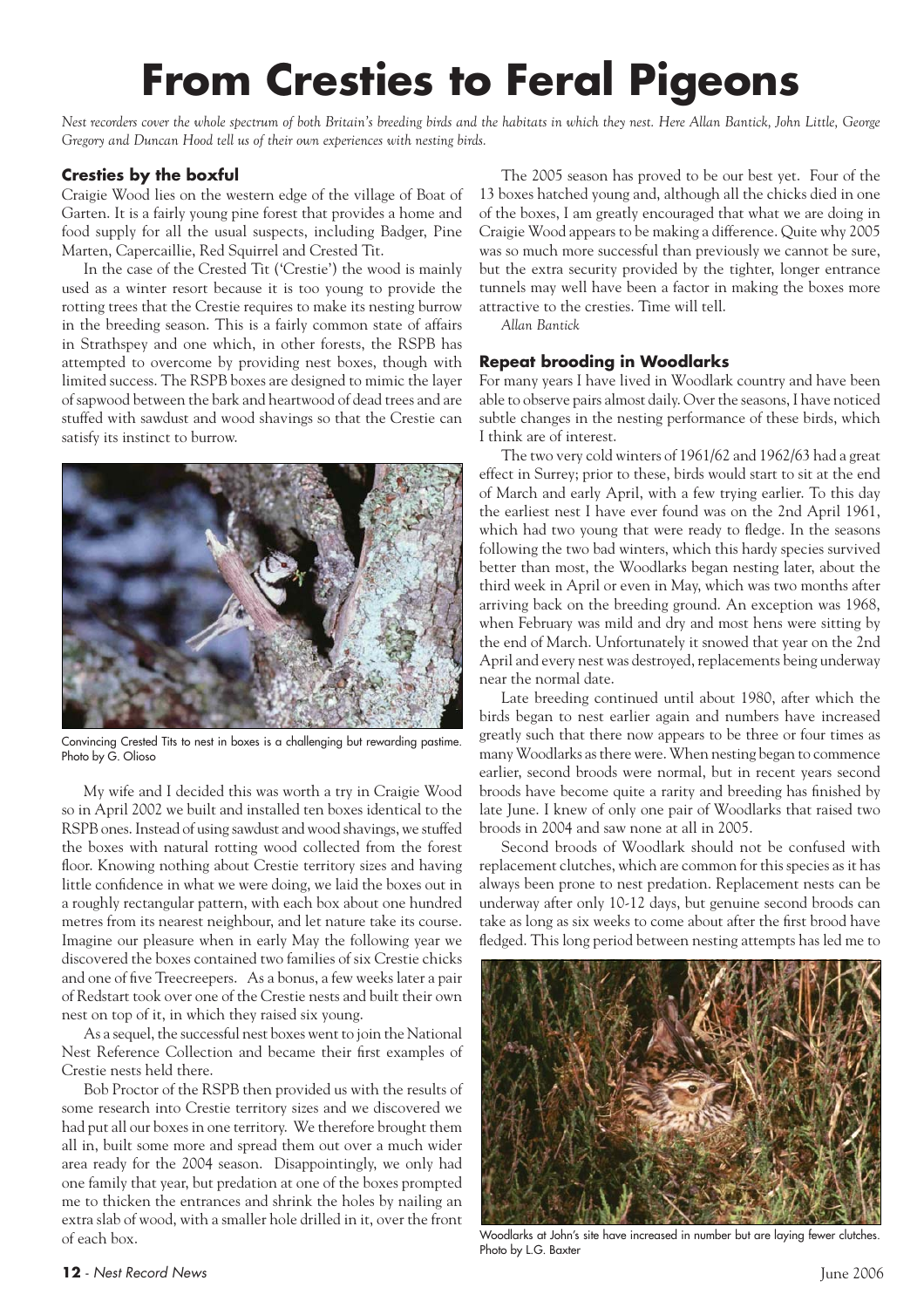doubt that this species ever has a third brood and that reports of such may actually be replacement first or second broods.

For some reason birds in Surrey seem to be less eager to reproduce as they have been in the past. Every suitable area of habitat is being used, and some not so suitable, which could be something to do with it. A lack of food seems less likely as some Woodlarks have recently taken to staying on the ground all year and only going to the local farms for short periods. Also, I have not found any starved nestlings. Could it just be that due to the large increase in density, birds are less inclined to attempt second broods?

*John Little*



Prime suspect or an innocent bystander? The evidence suggests the former. Photo by D. Waistell

### **Lethal competition for nestboxes**

In February 2006 I checked and repaired the nestboxes in the Plantation at Gibraltar Point NNR in Lincolnshire. On 16 February, near to one of the boxes were two Great Tits and inside it was a freshly dead Blue Tit with some blood on the back and side of the head. Unfortunately the significance of this find was not realised at the time and the body was not retained. On 20 February, as I lifted the lid of another box, a Great Tit flew out and then remained near the box, making agitated calls. Inside was another dead Blue Tit, very fresh except for some blood on the side of the head. This time the body was retained and sent to a veterinary pathologist for post-mortem analysis.

The post-mortem report arrived back later in the month and stated that the bird was in very good physical condition, with no other pathology apart from injuries to the head. The tentative diagnosis stated: 'This bird died from aggression injuries. The type of aggression injuries are typical of the injuries seen in aviary birds where they are unable to escape from their bullying neighbours so it would seem quite likely that this otherwise fit bird was cornered in the box rather than seeking refuge and the injuries were inflicted thereafter.'

 The injuries were clearly not consistent with a sting by a bumblebee, nor with a strike by a Sparrowhawk or a woodpecker. The entrance hole of the box was not enlarged and only tit-sized birds could have entered. All in all, beyond any reasonable doubt, the Blue Tit had been killed in the nest box by the Great Tit pecking its head. A similar fate had likely befallen the other Blue Tit that I had found.

Some years ago at Gibraltar Point a Blue Tit was recorded on eggs, but later a Great Tit was recorded on eggs in the same box. It was later found that the Great Tit nest had been built over the dead Blue Tit on its own nest. It now seems very possible that the Great Tit had killed the Blue Tit and taken over the box.

I gratefully acknowledge the professional work of Dr. J.C.Waine of The Southcrest Veterinary Centre, Redditch, in performing the post-mortem analysis and in supplying a report on it.

*George Gregory*

#### **Inner-city nest recording**

Since restarting nest recording in 2003, I have taken a particular interest in Feral Pigeons. Most of my records have been obtained from a colony in a back street in west London, situated on the underside of a bridge that has so far escaped being festooned with nets and spikes. It is a small colony, only a handful of pairs breeding at any one time (attempts are not synchronised) and nesting activity goes on throughout the year, although not much during winter. As the nests are inaccessible, I can only make observations by looking up from the pavement, so I cannot usually count eggs. It gets better once the young have hatched, although the chicks almost invariably position themselves so that their primaries are obscured by metalwork or nest material. Additionally, squabs have a habit of wandering away from their own nest, sometimes into someone else's! Fortunately, the birds' variable plumage means that it is often possible to keep track of who is doing what and where. Alas, it is also useful when inspecting the "pancakes" formed when nestlings fall off the bridge and get run over. Fledglings often linger at the colony, as they sound much the same as wellgrown young (recently-hatched squabs have quite a distinctive call). This requires caution when a squealing noise emanates from a new location. I have attempted to make observations at other bridges housing larger colonies, but the proceedings are a bit too chaotic for obtaining coherent records, added to which they are on busy roads where it is awkward to record without causing an obstruction or being squashed by a bus.

As might be expected for such a site, predation appears to be almost non-existent, although I have seen a cat on one of the outer girders (fortunately, not normally used by the birds) that



Even inner-city areas can provide nest-recording opportunities. Photo by J. Tully

probably gained access by scaling the adjacent embankment. Local cats and other scavengers presumably eat fallen chicks, pre- or post-pancake. Once or twice, I have seen squabs being attacked by adult birds, but I have not witnessed any evictions. There is occasional vandalism, judging by the large pieces of brick that sometimes appear on the girders, although the worst incident to affect the colony occurred in June 2005, when a car was set alight under the bridge, destroying two broods that happened to be immediately above the fire and coating the underside of the bridge with soot. For some time afterwards the eggshells, and occasionally eggs, that were thrown out of nests were dark grey. Other than this, the episode seemed to have little lasting effect and normal service was soon resumed, although making observations of birds against the now-sooty girders is more challenging than it used to be. Nestbox study, anyone?

*Duncan Hood*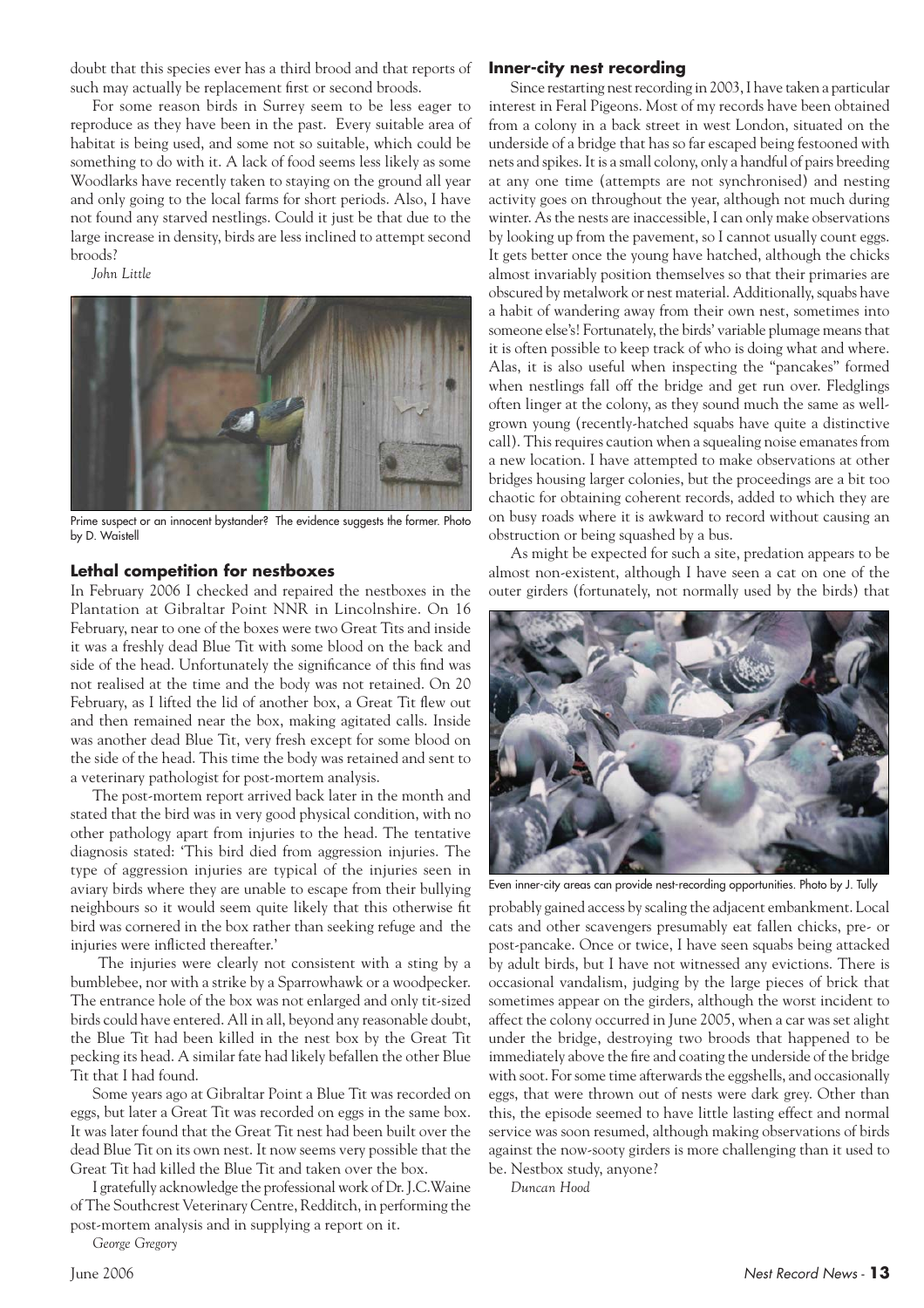## **Using video cameras to inspect nest contents**

*Ever wanted to see inside those Long-tailed Tit nests and natural cavities to count eggs and chicks? Ken W Smith and Nigel Butcher from the RSPB, and Mark Eddowes detail some innovative portable camera designs to use for inspecting nests and siting in nest boxes.*

Nest recorders have long used dentists' mirrors to inspect the nests of cavity-nesting birds. Although they are suitable for many nests, they do require quite close access to be able to see anything. As such, this limits inspections of relatively inaccessible nests and often requires carrying round a ladder. In cases where it is not possible to use a ladder, either because the nest is too high or it is in a tree that is unsafe to climb, the nest cannot be inspected for contents with a mirror at all.

Small mirrors are also poorly suited to inspecting many cavity nests. Because of this difficulty, the majority of studies of cavity nesting birds have opted for nest boxes to provide readily accessible nests. This is fine for the majority of purposes but there are many species that do not take readily to nest boxes and of those that do, it is possible that the breeding parameters differ from when they are nesting in natural cavities. It is known that cavity dimensions can influence clutch size, for example.

With the advent of low-cost video cameras for the security market, it occurred to us that we should be able to develop an inexpensive and easy to use video system which can be used to inspect nests. In 1999 we began to develop such a system and over the past six years have refined it into something that is very effective and reliable. The initial objective was to develop a system for inspecting woodpecker nests and in the six years since it was built we have used the video system to collect breeding parameters from over 180 Great Spotted Woodpecker nests. We have also now produced variants of the video system for inspecting the nests of House Sparrows, Marsh Tits, Manx Shearwaters and other species.

### **Basic system**

The business end of the system consists of a miniature video camera (Maplin PH87U or SH70M, see Figure 1) with an

> array of light emitting diodes to provide the illumination. The power is provided by a low capacity 1.2Ah 'dry fit' 12V lead acid battery and the image from the camera is viewed on a small portable LCD television or video recorder connected to the camera by a

> camera is pushed into



Fig. 1. The CCTV camera used only measures a few  $\,$  long cable. In use, the centimetres.

the nest hole until the contents can be viewed. With all our systems the camera is fixed to sectional aluminium poles to allow high nests to be reached. The record height of a nest inspected is a Great Spotted Woodpecker nest at 14 m.

A schematic layout of the system is given in Figure 2 and a list of parts and their costs is given in Table 1. However, these figures are only illustrative as there are many possible variations on the basic set-up.



Fig. 2. The schematic layout of the system components. The diode next to the battery is to protect the system against connecting the battery terminals the wrong way round.

### **Design of the camera head**

The camera and diodes are very fragile, and so must be carefully enclosed in a protective head before they can be used to inspect nests. We have used two basic designs: for woodpecker holes we use a downward pointing camera and LEDs mounted in a robust plastic tube hinged at the top of sectional aluminium poles (Figure 4). The plastic tube diameter is 24 mm, which does well for Great Spotted Woodpecker nests but only just fits into Lesser Spotted Woodpecker holes. This year we have sourced an even smaller camera that has allowed us to reduce the tube diameter down to 15 mm, allowing access to the nests of most cavity nesting species. The hinge on the camera tube is essential in order to allow it to self-align with the entrance to the nest cavity.

For the sparrows and Marsh Tits the nest hole is often more 'serpentine' so we have built systems which use a forward pointing camera and LEDs mounted on a plastic flexi-curve (Figure 3). This allows the camera to be manipulated into the nest chamber.

### **Table 1. A list of basic parts and their approximate cost**

| Colour CCTV camera (Maplin SH70M)                                |     |  |  |  |  |
|------------------------------------------------------------------|-----|--|--|--|--|
| White light LEDs (X6) (SC02161 Combined Precision<br>Components) | £9  |  |  |  |  |
| B&W CCTV camera (Maplin PH87U)                                   | £20 |  |  |  |  |
| InfraRed LEDs (X4) (TSUS9400)                                    |     |  |  |  |  |
| 20m Connecting cable 2 core                                      | £8  |  |  |  |  |
| 20m Connecting Coaxial cable                                     | £10 |  |  |  |  |
| 12V Dryfit lead acid battery                                     | £10 |  |  |  |  |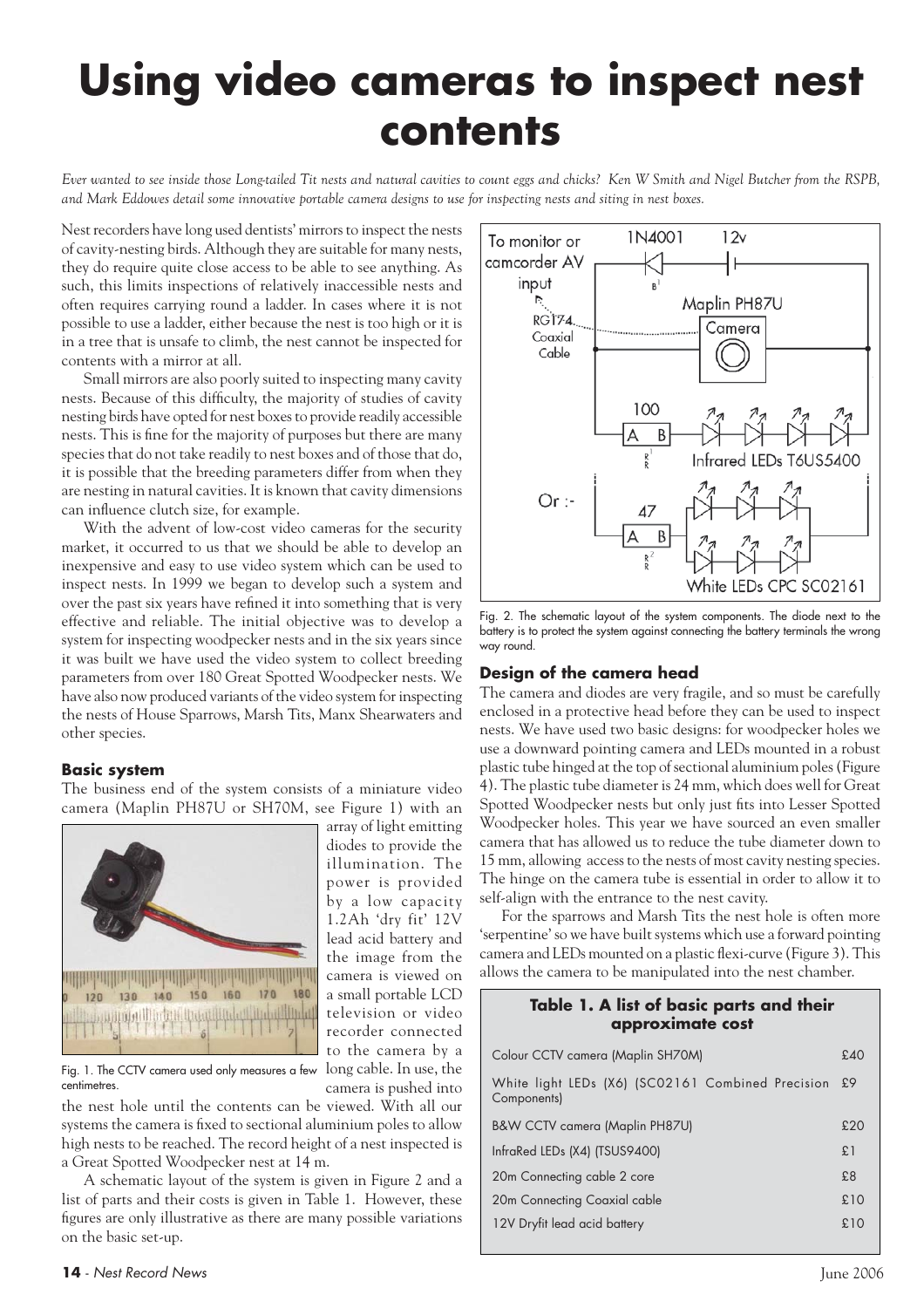

Fig. 3. The top image is a close up of the woodpecker camera head showing the video lens (black) and the six white light LEDs. The bottom image shows the 'flexicurve' camera designed to view awkward nests.

### **Viewing the image**

The image from the camera can be viewed on an inexpensive LCD TV, provided it has an A/V input. In practice these screens are not

very visible in full daylight so some sort of light shield is needed, such as an old sweater. For woodpecker nests, we have found that it is often difficult to distinguish how many young are present, so it is better to record the image and view it later. For this task, we have used a Sony Hi-8 GVD800 portable video recorder – considerably more expensive than an LCD TV but well worth it in the long run. Another option is to use a Camcorder as the recording unit, though please be sure to check that it has an A/V input before purchasing as this feature is not available on many models. Older camcorders are more likely to have an A/V input, so a cheap second-hand one may be the best choice. A third option for those who have a laptop computer is to use a video/USB adapter, which costs around £40 with the accompanying software. The camera can then be plugged into the laptop and the image either viewed or recorded for later viewing.

'SC02161' Combined Precision Components order code) are required and there must be a greater number of them because colour cameras are less sensitive to light than black and white ones. On our camera, the LEDs have been assembled in two separate arrays of three that are connected in parallel with a  $47 \Omega$  resistor limiting the current to 40 mA.

### **Construction**

It is essential that any camera system for nest recording is robust enough for use in the field. Our cameras and LEDs are well protected by tubing and they are usually 'potted' in epoxy resin. All soldered joints are shielded to prevent fatigue fractures and all cables are well wrapped and protected. This attention to detail has paid off as the cameras have survived heavy use, frequently falling from a great height with no adverse effects.

### **Nest box application**

The basic camera system presented here can be employed effectively for monitoring nest boxes. Nest boxes can be built to house the camera when required, via an access point separate from the front hole. This means that a camera can be quickly fitted to a box after it has become occupied, which is a great advantage over the popular fixed camera set-ups that rely on the particular fitted box being taken up by birds.

> The nest box is constructed so that there is a hole in the side and a black plastic tube of diameter slightly greater than the camera head inserted horizontally inside the box, for example across the top back. The end of the tube has a small viewing hole positioned so that the box contents can be viewed by a camera placed inside the tube. The hole in the box giving access to the tube can then be plugged before the box is placed outside. If the box becomes occupied, the plug can be removed and the camera head inserted into the tube to line up with the viewing hole without causing any disturbance. As size is less important with a nestbox camera, a larger camera model can be employed than the pin hole version described previously, giving a sharper image.

With this set-up, infrared emitting diodes should be used so that the birds are not disturbed during monitoring. The minimum lighting requirement is a single LED, which provides sufficient light if the nest contents are being viewed from a short distance (10 cm or so – suitable for a tit box). Several LEDs appear to provide too much

Fig. 4. The full system showing the camera, aluminium pole, battery, video recorder and cables.

### **Colour or black and white**

Both colour and black and white cameras are available. Black and white cameras can be operated with only a few infrared LEDs. For our camera, we have used four of the 'TSUS9400' LEDs, which have an invisible wavelength of 940 nm and have proven to be invisible in operation when run with a current of 60 mA. To meet the voltage requirement of the LED it is necessary to step the voltage down from the 12V supply. A 100  $\Omega$  resistor in series will provide a 60 mA level of current.

In many situations we have found a colour camera to be preferable, particularly when picking out the red heads of young woodpeckers. For a colour camera, white light LEDs (type

lighting at short distances and wash the camera image out. For applications where the camera is more distant, a set of LEDs in series may be required.

### **Conclusions**

Miniature video cameras are an incredibly valuable tool for the nest recorder. We are lucky in that we have the knowledge and skills to build our own system and so are happy to share this experience with anyone who wants to build one for themselves. It would be even better if a business were to assemble cameras commercially to make them more widely available.

*Ken Smith, Nigel Butcher and Mark Eddowes*